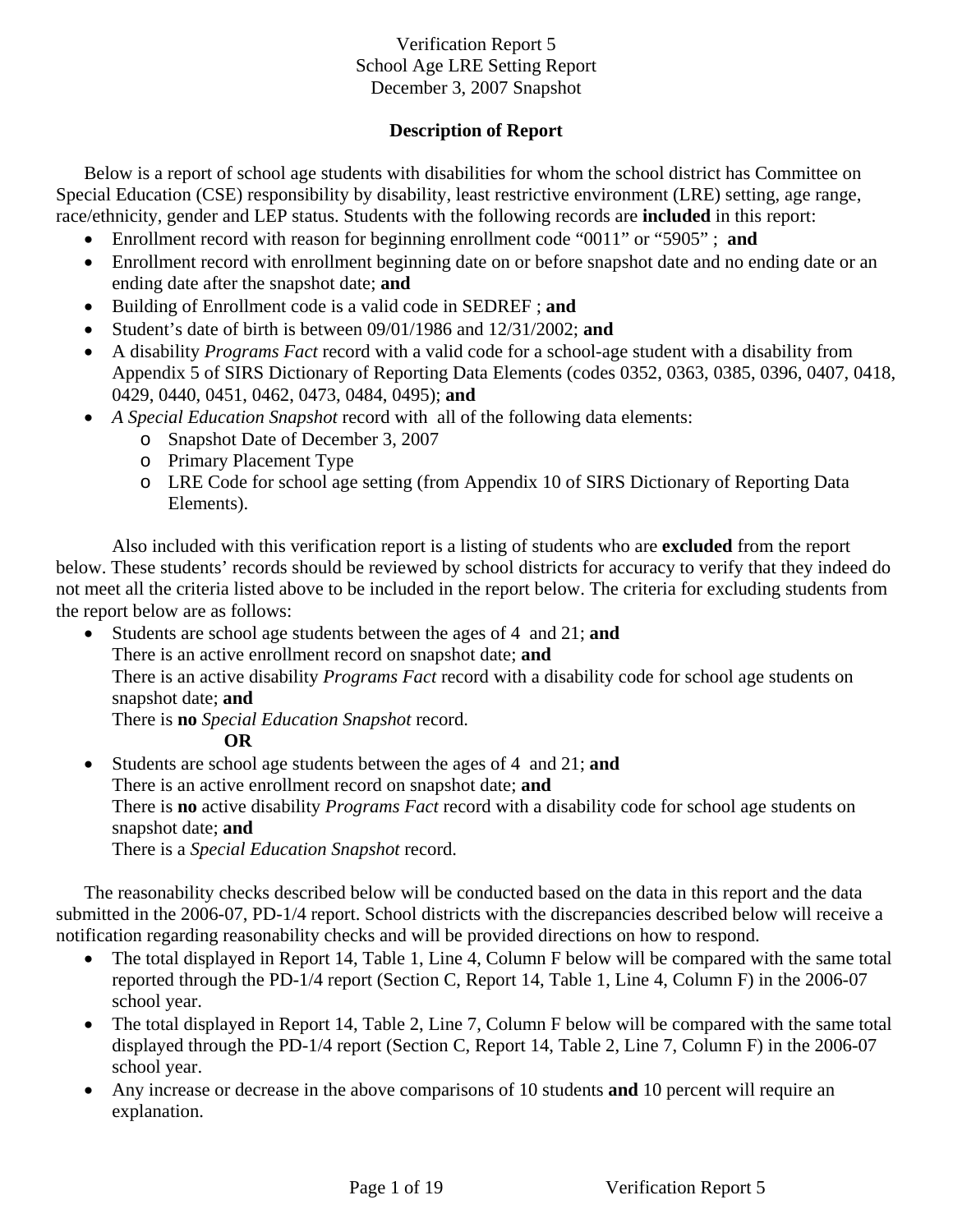**Directions:** Please review the data below to verify that students' disability, Least Restrictive Environment setting (Codes SA01-SA10 from Appendix 10 of the Dictionary of Reporting Data Elements), age range, race/ethnicity, gender and LEP status are displayed accurately for all school age students with disabilities (aged 4-21) for whom your district has CSE responsibility and who were receiving special education services on the snapshot date. The links below the numbers in each cell provide a list of students that meet the criteria to be included in the report. Also, please review your school district's report of students excluded from this report. **If corrections are needed to this report, please resubmit your district files with the necessary corrections to the Regional Information Center (or the data warehouse for large cities) during the verification time period.**

*Report 1: Report of Students with Autism Receiving Services on December 3, 2007* **Table1: In regular school programs in buildings attended by disabled and nondisabled students** 

|               |                            | Α       | B        | ⌒                |           | F     | F            |
|---------------|----------------------------|---------|----------|------------------|-----------|-------|--------------|
| Line          | <b>Time INSIDE Regular</b> |         |          | <b>Age Group</b> |           |       |              |
| <b>Number</b> | <b>Classroom</b>           | $4 - 5$ | $6 - 11$ | $12 - 13$        | $14 - 17$ | 18-21 | <b>Total</b> |
| 01            | 80% or more                |         |          |                  |           |       |              |
| 02            | 40% to 79%                 |         |          |                  |           |       |              |
| 03            | Less than 40%              |         |          |                  |           |       |              |
| 04            | <b>Total</b>               |         |          |                  |           |       |              |

**Table 2: In Separate Settings** Outside of regular school facilities, in buildings that are attended by students with disabilities only. Line 4 includes students who are placed on home instruction by the CSE. Students who are home-schooled by parent choice are reported in Table 3.

|               |                             | A       | B        | ⌒                | D         | E         |              |
|---------------|-----------------------------|---------|----------|------------------|-----------|-----------|--------------|
| Line          |                             |         |          | <b>Age Group</b> |           |           |              |
| <b>Number</b> | <b>Type of Setting</b>      | $4 - 5$ | $6 - 11$ | $12 - 13$        | $14 - 17$ | $18 - 21$ | <b>Total</b> |
| 01            | Separate School             |         |          |                  |           |           |              |
| 02            | <b>Residential Facility</b> |         |          |                  |           |           |              |
| 03            | Hospital (In-patient)       |         |          |                  |           |           |              |
| 04            | Home Placement by CSE       |         |          |                  |           |           |              |
| 05            | <b>Total</b>                |         |          |                  |           |           |              |

**Table 3: In Other Specific Settings**. School districts do not place students in these settings. Instead, students are in these settings because of court decisions or parental choice.

|               |                                                                                                    | A       | B        | C                |       | Е         | F            |
|---------------|----------------------------------------------------------------------------------------------------|---------|----------|------------------|-------|-----------|--------------|
| Line          |                                                                                                    |         |          | <b>Age Group</b> |       |           |              |
| <b>Number</b> | <b>Type of Setting</b>                                                                             | $4 - 5$ | $6 - 11$ | $12 - 13$        | 14-17 | $18 - 21$ | <b>Total</b> |
| 01            | Incarcerated in County Correctional<br>Facilities*                                                 |         |          |                  |       |           |              |
| 02            | Home Schooled at Parental Choice                                                                   |         |          |                  |       |           |              |
| 03            | Parentally Placed in Nonpublic<br><b>School-Receiving Special Education</b>                        |         |          |                  |       |           |              |
| 04            | Parentally Placed in Nonpublic<br><b>School-Not Receiving Special</b><br><b>Education Services</b> |         |          |                  |       |           |              |
| 05            | Total                                                                                              |         |          |                  |       |           |              |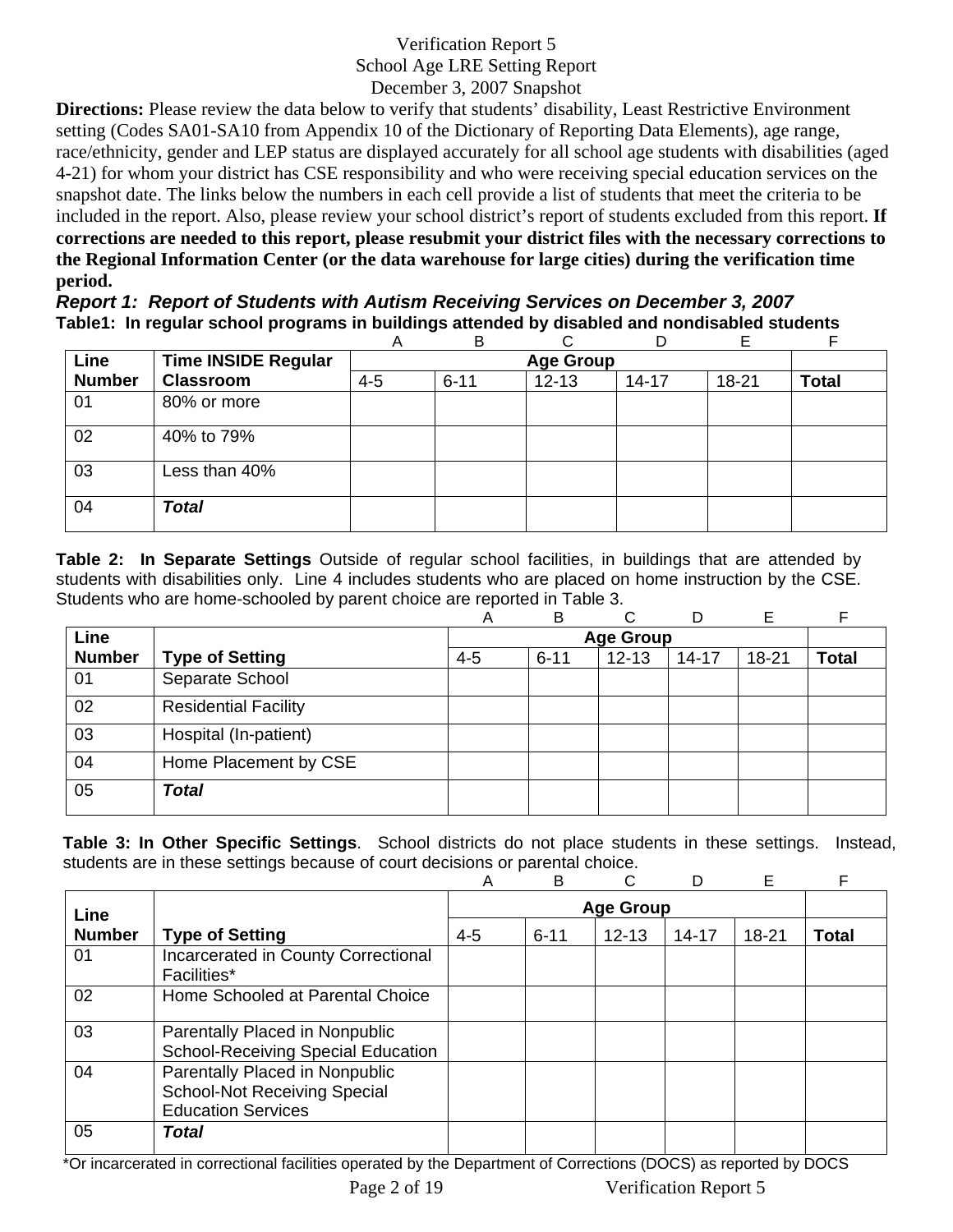# *Report 2: Report of Students with Emotional Disturbance Receiving Services on December 3, 2007*

#### **Table1: In regular school programs in buildings attended by disabled and nondisabled students**

|               |                            | Α       | B        |                  | D         | Е     |              |
|---------------|----------------------------|---------|----------|------------------|-----------|-------|--------------|
| Line          | <b>Time INSIDE Regular</b> |         |          | <b>Age Group</b> |           |       |              |
| <b>Number</b> | <b>Classroom</b>           | $4 - 5$ | $6 - 11$ | $12 - 13$        | $14 - 17$ | 18-21 | <b>Total</b> |
| 01            | 80% or more                |         |          |                  |           |       |              |
| 02            | 40% to 79%                 |         |          |                  |           |       |              |
| 03            | Less than 40%              |         |          |                  |           |       |              |
| 04            | <b>Total</b>               |         |          |                  |           |       |              |

**Table 2: In Separate Settings** Outside of regular school facilities, in buildings that are attended by students with disabilities only. Line 4 includes students who are placed on home instruction by the CSE. Students who are home-schooled by parent choice are reported in Table 3.

|               |                             | Α       | B        | C                | D         | E         |              |
|---------------|-----------------------------|---------|----------|------------------|-----------|-----------|--------------|
| Line          |                             |         |          | <b>Age Group</b> |           |           |              |
| <b>Number</b> | <b>Type of Setting</b>      | $4 - 5$ | $6 - 11$ | $12 - 13$        | $14 - 17$ | $18 - 21$ | <b>Total</b> |
| 01            | Separate School             |         |          |                  |           |           |              |
| 02            | <b>Residential Facility</b> |         |          |                  |           |           |              |
| 03            | Hospital (In-patient)       |         |          |                  |           |           |              |
| 04            | Home Placement by CSE       |         |          |                  |           |           |              |
| 05            | <b>Total</b>                |         |          |                  |           |           |              |

**Table 3: In Other Specific Settings**. School districts do not place students in these settings. Instead, students are in these settings because of court decisions or parental choice.

|               |                                                                                                    | A       | B                | C         |       | E         | F     |  |  |
|---------------|----------------------------------------------------------------------------------------------------|---------|------------------|-----------|-------|-----------|-------|--|--|
| Line          |                                                                                                    |         | <b>Age Group</b> |           |       |           |       |  |  |
| <b>Number</b> | <b>Type of Setting</b>                                                                             | $4 - 5$ | $6 - 11$         | $12 - 13$ | 14-17 | $18 - 21$ | Total |  |  |
| 01            | Incarcerated in County Correctional<br><b>Facilities*</b>                                          |         |                  |           |       |           |       |  |  |
| 02            | Home Schooled at Parental Choice                                                                   |         |                  |           |       |           |       |  |  |
| 03            | Parentally Placed in Nonpublic<br><b>School-Receiving Special Education</b>                        |         |                  |           |       |           |       |  |  |
| 04            | Parentally Placed in Nonpublic<br><b>School-Not Receiving Special</b><br><b>Education Services</b> |         |                  |           |       |           |       |  |  |
| 05            | Total                                                                                              |         |                  |           |       |           |       |  |  |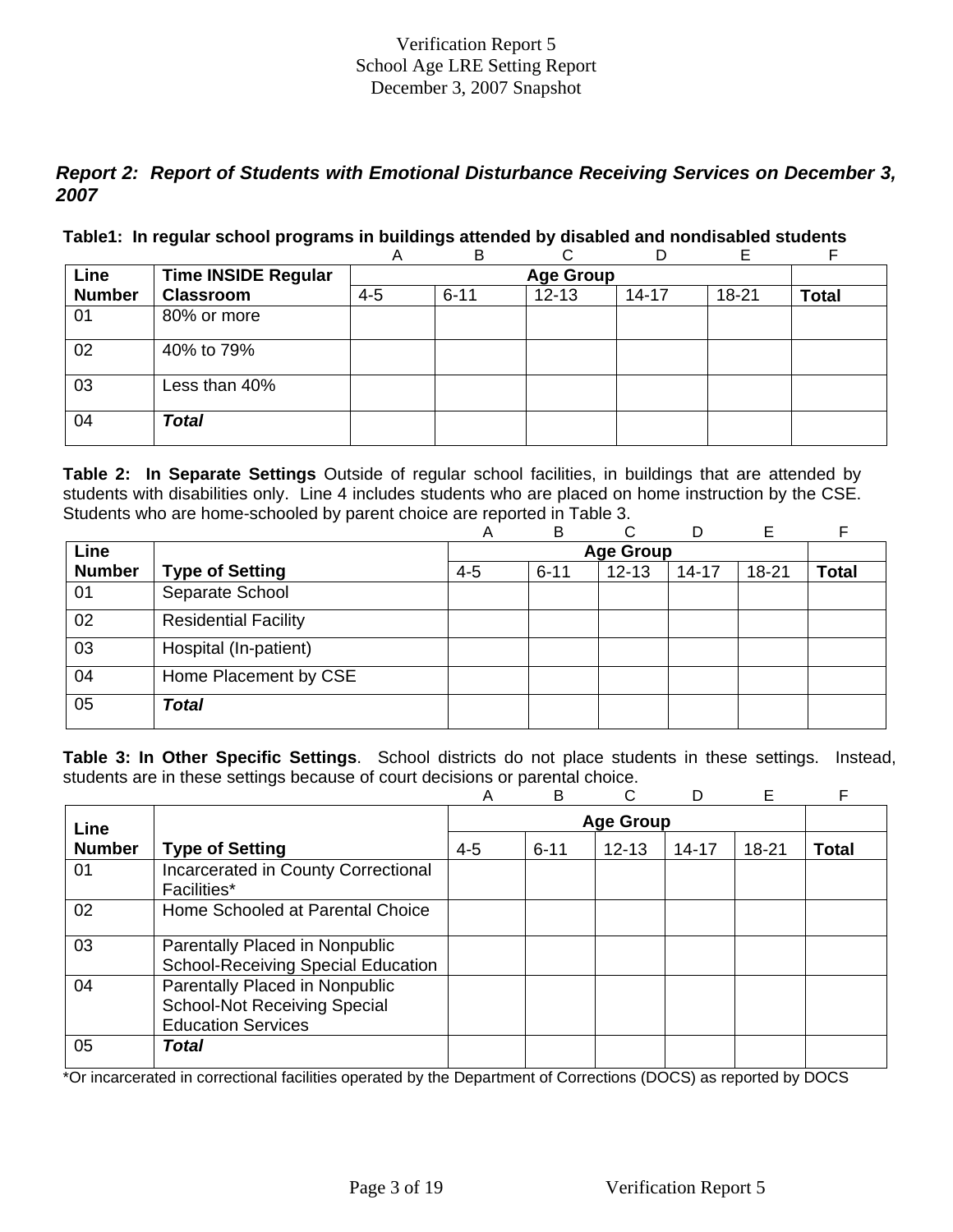# *Report 3: Report of Students with Learning Disabilities Receiving Services on December 3, 2007*

**Table1: In regular school programs in buildings attended by disabled and nondisabled students** 

|               |                            | A       | B                | ⌒         |           |       |              |  |  |  |  |  |
|---------------|----------------------------|---------|------------------|-----------|-----------|-------|--------------|--|--|--|--|--|
| Line          | <b>Time INSIDE Regular</b> |         | <b>Age Group</b> |           |           |       |              |  |  |  |  |  |
| <b>Number</b> | <b>Classroom</b>           | $4 - 5$ | $6 - 11$         | $12 - 13$ | $14 - 17$ | 18-21 | <b>Total</b> |  |  |  |  |  |
| 01            | 80% or more                |         |                  |           |           |       |              |  |  |  |  |  |
| 02            | 40% to 79%                 |         |                  |           |           |       |              |  |  |  |  |  |
| 03            | Less than 40%              |         |                  |           |           |       |              |  |  |  |  |  |
| 04            | <b>Total</b>               |         |                  |           |           |       |              |  |  |  |  |  |

**Table 2: In Separate Settings** Outside of regular school facilities, in buildings that are attended by students with disabilities only. Line 4 includes students who are placed on home instruction by the CSE. Students who are home-schooled by parent choice are reported in Table 3.

|               |                             | Α       | B        | C.               | D         | Е         |              |
|---------------|-----------------------------|---------|----------|------------------|-----------|-----------|--------------|
| Line          |                             |         |          | <b>Age Group</b> |           |           |              |
| <b>Number</b> | <b>Type of Setting</b>      | $4 - 5$ | $6 - 11$ | $12 - 13$        | $14 - 17$ | $18 - 21$ | <b>Total</b> |
| 01            | Separate School             |         |          |                  |           |           |              |
| 02            | <b>Residential Facility</b> |         |          |                  |           |           |              |
| 03            | Hospital (In-patient)       |         |          |                  |           |           |              |
| 04            | Home Placement by CSE       |         |          |                  |           |           |              |
| 05            | <b>Total</b>                |         |          |                  |           |           |              |

**Table 3: In Other Specific Settings**. School districts do not place students in these settings. Instead, students are in these settings because of court decisions or parental choice.

|               |                                                                                                    | Α       | B        | C                |           | E     | F            |
|---------------|----------------------------------------------------------------------------------------------------|---------|----------|------------------|-----------|-------|--------------|
| Line          |                                                                                                    |         |          | <b>Age Group</b> |           |       |              |
| <b>Number</b> | <b>Type of Setting</b>                                                                             | $4 - 5$ | $6 - 11$ | $12 - 13$        | $14 - 17$ | 18-21 | <b>Total</b> |
| 01            | Incarcerated in County Correctional<br><b>Facilities*</b>                                          |         |          |                  |           |       |              |
| 02            | Home Schooled at Parental Choice                                                                   |         |          |                  |           |       |              |
| 03            | Parentally Placed in Nonpublic<br><b>School-Receiving Special Education</b>                        |         |          |                  |           |       |              |
| 04            | Parentally Placed in Nonpublic<br><b>School-Not Receiving Special</b><br><b>Education Services</b> |         |          |                  |           |       |              |
| 05            | Total                                                                                              |         |          |                  |           |       |              |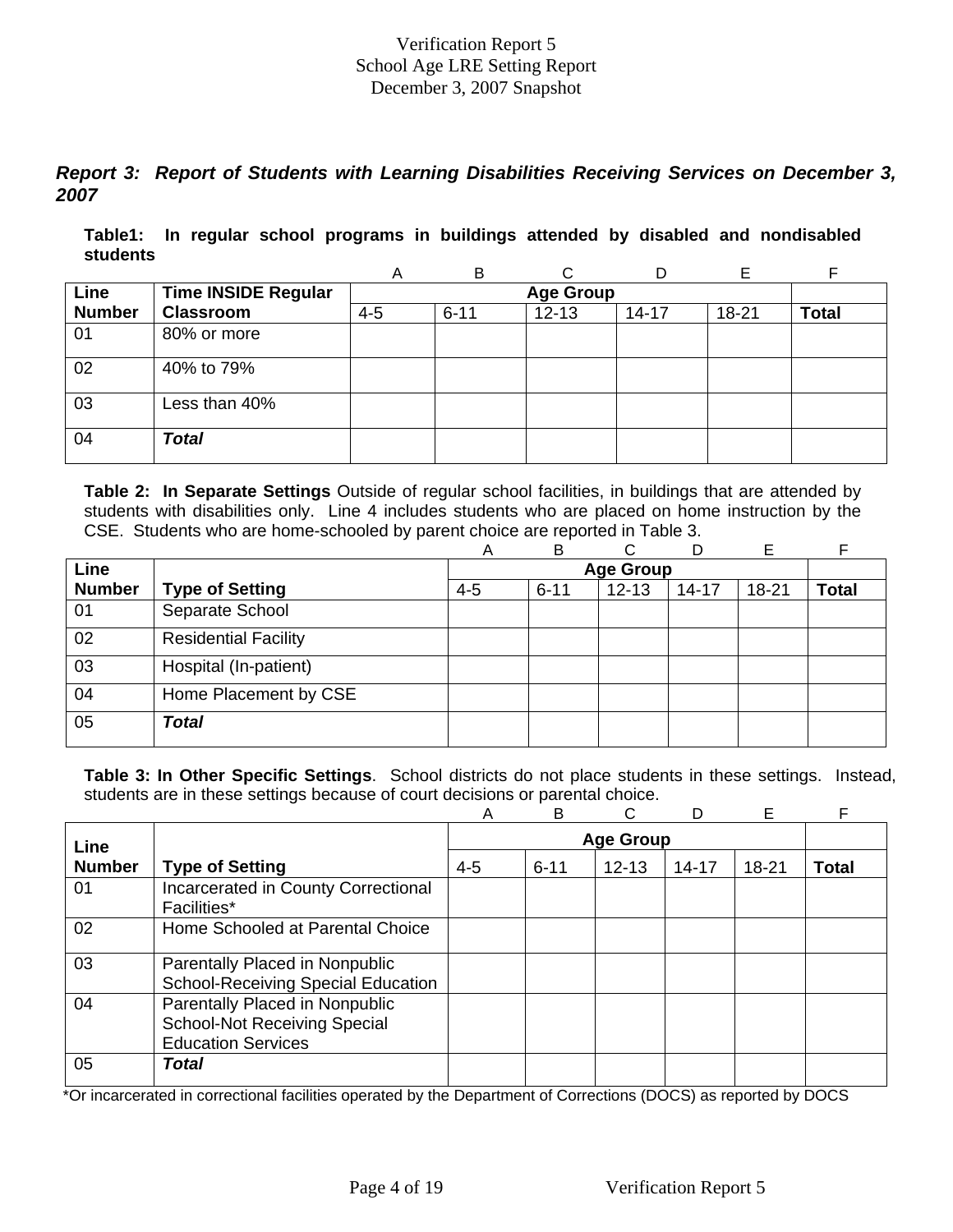*Report 4: Report of Students with Mental Retardation Receiving Services on December 3, 2007*

**Table1: In regular school programs in buildings attended by disabled and nondisabled students** 

|               |                            | A       | B                |           | D         | F         |              |  |  |  |  |  |
|---------------|----------------------------|---------|------------------|-----------|-----------|-----------|--------------|--|--|--|--|--|
| Line          | <b>Time INSIDE Regular</b> |         | <b>Age Group</b> |           |           |           |              |  |  |  |  |  |
| <b>Number</b> | <b>Classroom</b>           | $4 - 5$ | $6 - 11$         | $12 - 13$ | $14 - 17$ | $18 - 21$ | <b>Total</b> |  |  |  |  |  |
| 01            | 80% or more                |         |                  |           |           |           |              |  |  |  |  |  |
| 02            | 40% to 79%                 |         |                  |           |           |           |              |  |  |  |  |  |
| 03            | Less than 40%              |         |                  |           |           |           |              |  |  |  |  |  |
| 04            | <b>Total</b>               |         |                  |           |           |           |              |  |  |  |  |  |

**Table 2: In Separate Settings** Outside of regular school facilities, in buildings that are attended by students with disabilities only. Line 4 includes students who are placed on home instruction by the CSE. Students who are home-schooled by parent choice are reported in Table 3.

|               |                             | Α       | B        | ⌒                |           | Е         |              |
|---------------|-----------------------------|---------|----------|------------------|-----------|-----------|--------------|
| Line          |                             |         |          | <b>Age Group</b> |           |           |              |
| <b>Number</b> | <b>Type of Setting</b>      | $4 - 5$ | $6 - 11$ | $12 - 13$        | $14 - 17$ | $18 - 21$ | <b>Total</b> |
| 01            | Separate School             |         |          |                  |           |           |              |
| 02            | <b>Residential Facility</b> |         |          |                  |           |           |              |
| 03            | Hospital (In-patient)       |         |          |                  |           |           |              |
| 04            | Home Placement by CSE       |         |          |                  |           |           |              |
| 05            | <b>Total</b>                |         |          |                  |           |           |              |

**Table 3: In Other Specific Settings**. School districts do not place students in these settings. Instead, students are in these settings because of court decisions or parental choice.

|               |                                                                                                    | Α       | B        |                  |           | E     | F            |
|---------------|----------------------------------------------------------------------------------------------------|---------|----------|------------------|-----------|-------|--------------|
| Line          |                                                                                                    |         |          | <b>Age Group</b> |           |       |              |
| <b>Number</b> | <b>Type of Setting</b>                                                                             | $4 - 5$ | $6 - 11$ | $12 - 13$        | $14 - 17$ | 18-21 | <b>Total</b> |
| 01            | Incarcerated in County Correctional<br><b>Facilities*</b>                                          |         |          |                  |           |       |              |
| 02            | Home Schooled at Parental Choice                                                                   |         |          |                  |           |       |              |
| 03            | Parentally Placed in Nonpublic<br><b>School-Receiving Special Education</b>                        |         |          |                  |           |       |              |
| 04            | Parentally Placed in Nonpublic<br><b>School-Not Receiving Special</b><br><b>Education Services</b> |         |          |                  |           |       |              |
| 05            | Total                                                                                              |         |          |                  |           |       |              |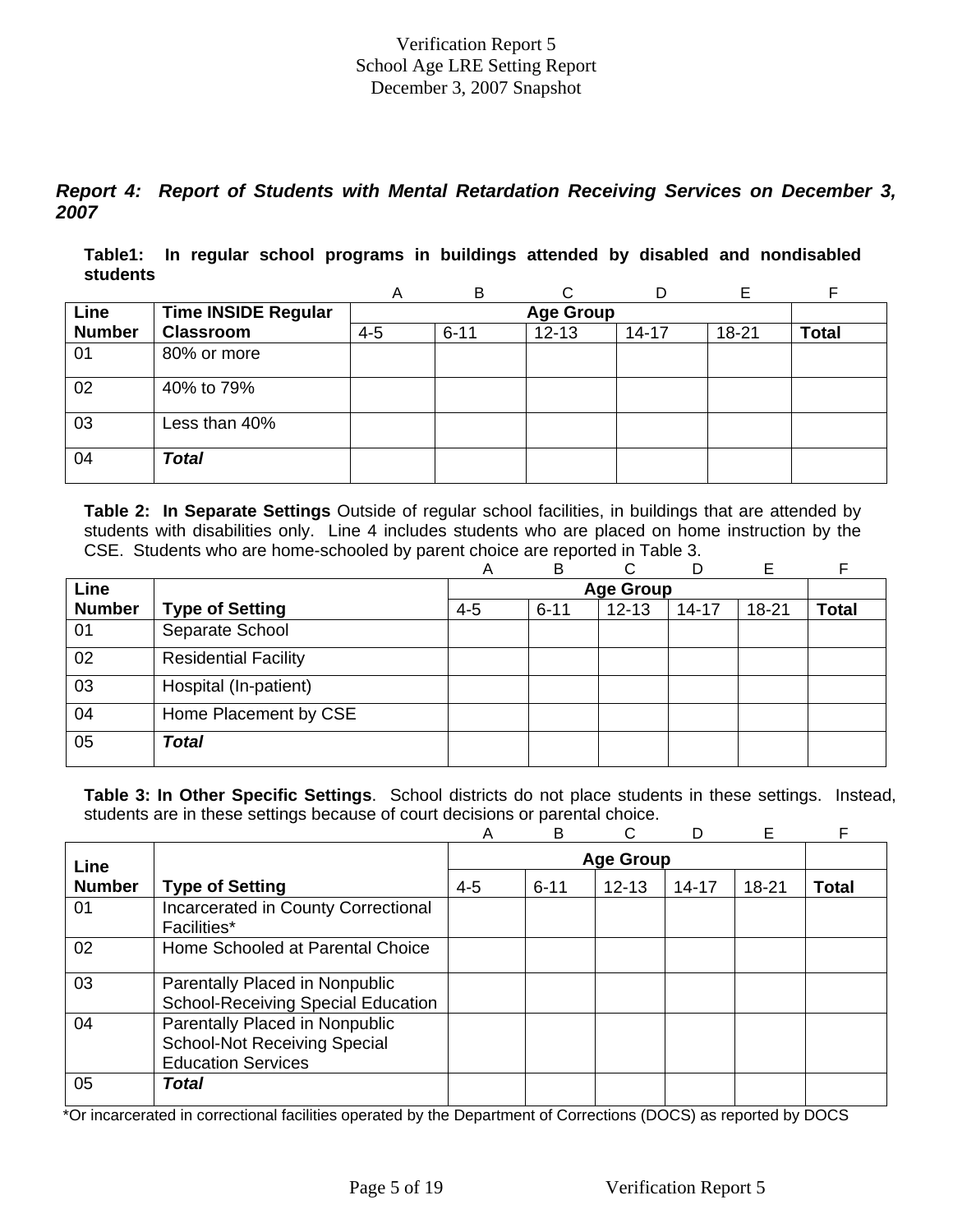# *Report 5: Report of Students with Deafness Receiving Services on December 3, 2007*

**Table1: In regular school programs in buildings attended by disabled and nondisabled students** 

|               |                            | Α       | B        | C                |           |       | F            |
|---------------|----------------------------|---------|----------|------------------|-----------|-------|--------------|
| Line          | <b>Time INSIDE Regular</b> |         |          | <b>Age Group</b> |           |       |              |
| <b>Number</b> | <b>Classroom</b>           | $4 - 5$ | $6 - 11$ | $12 - 13$        | $14 - 17$ | 18-21 | <b>Total</b> |
| 01            | 80% or more                |         |          |                  |           |       |              |
| 02            | 40% to 79%                 |         |          |                  |           |       |              |
| 03            | Less than 40%              |         |          |                  |           |       |              |
| 04            | <b>Total</b>               |         |          |                  |           |       |              |

**Table 2: In Separate Settings** Outside of regular school facilities, in buildings that are attended by students with disabilities only. Line 4 includes students who are placed on home instruction by the CSE. Students who are home-schooled by parent choice are reported in Table 3.

|               |                             | Α       | B        | ⌒                | D         | E         | E            |
|---------------|-----------------------------|---------|----------|------------------|-----------|-----------|--------------|
| Line          |                             |         |          | <b>Age Group</b> |           |           |              |
| <b>Number</b> | <b>Type of Setting</b>      | $4 - 5$ | $6 - 11$ | $12 - 13$        | $14 - 17$ | $18 - 21$ | <b>Total</b> |
| 01            | Separate School             |         |          |                  |           |           |              |
| 02            | <b>Residential Facility</b> |         |          |                  |           |           |              |
| 03            | Hospital (In-patient)       |         |          |                  |           |           |              |
| 04            | Home Placement by CSE       |         |          |                  |           |           |              |
| 05            | <b>Total</b>                |         |          |                  |           |           |              |

**Table 3: In Other Specific Settings**. School districts do not place students in these settings. Instead, students are in these settings because of court decisions or parental choice.

|               |                                                                                                    | Α       | B        |                  |           | Е         | F            |
|---------------|----------------------------------------------------------------------------------------------------|---------|----------|------------------|-----------|-----------|--------------|
| Line          |                                                                                                    |         |          | <b>Age Group</b> |           |           |              |
| <b>Number</b> | <b>Type of Setting</b>                                                                             | $4 - 5$ | $6 - 11$ | $12 - 13$        | $14 - 17$ | $18 - 21$ | <b>Total</b> |
| 01            | Incarcerated in County Correctional<br>Facilities*                                                 |         |          |                  |           |           |              |
| 02            | Home Schooled at Parental Choice                                                                   |         |          |                  |           |           |              |
| 03            | Parentally Placed in Nonpublic<br><b>School-Receiving Special Education</b>                        |         |          |                  |           |           |              |
| 04            | Parentally Placed in Nonpublic<br><b>School-Not Receiving Special</b><br><b>Education Services</b> |         |          |                  |           |           |              |
| 05            | Total                                                                                              |         |          |                  |           |           |              |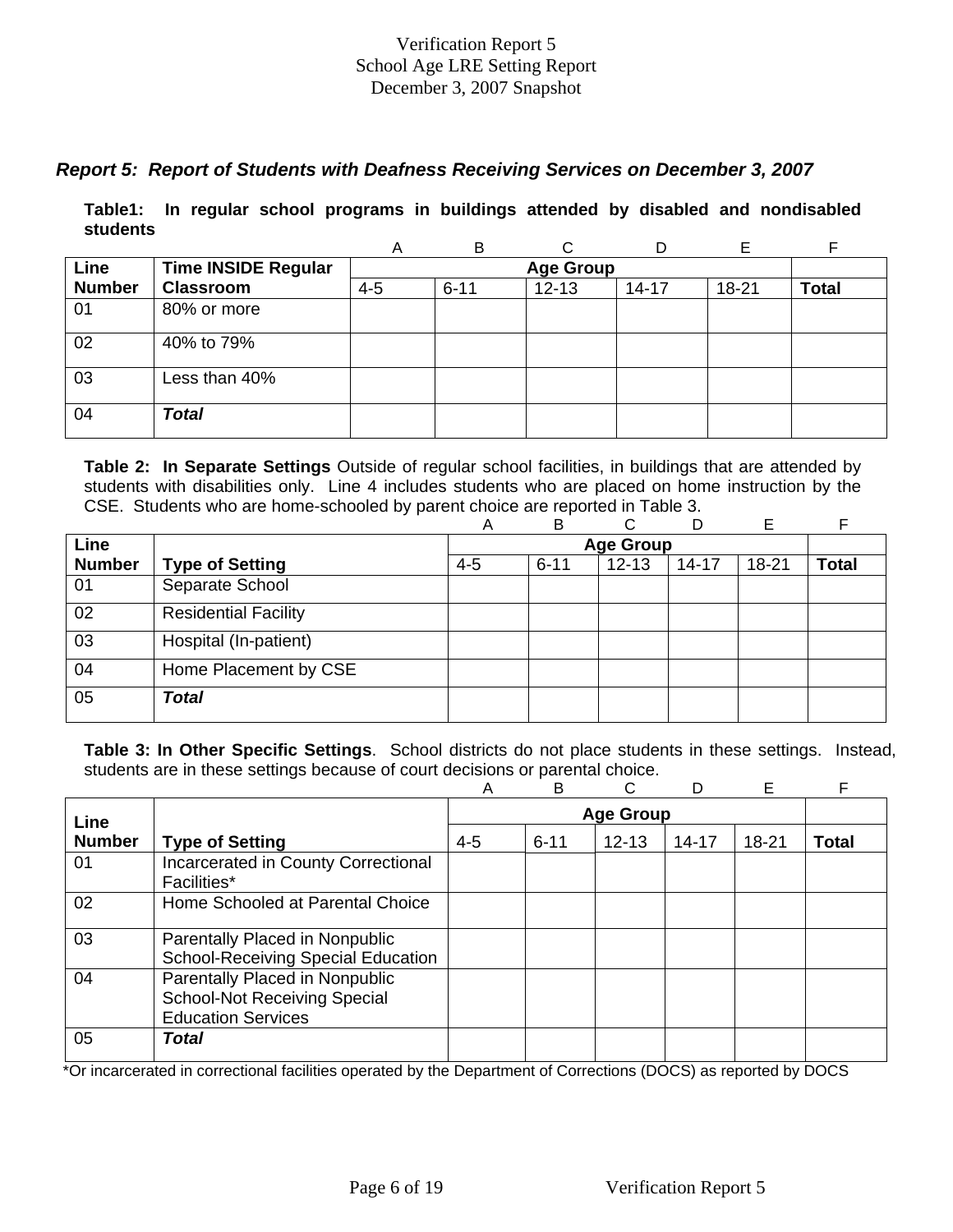# *Report 6: Report of Students with Hearing Impairments Receiving Services on December 3, 2007*

**Table1: In regular school programs in buildings attended by disabled and nondisabled students** 

|               |                            | A       | B                | ⌒         |           |       |              |  |  |  |  |  |
|---------------|----------------------------|---------|------------------|-----------|-----------|-------|--------------|--|--|--|--|--|
| Line          | <b>Time INSIDE Regular</b> |         | <b>Age Group</b> |           |           |       |              |  |  |  |  |  |
| <b>Number</b> | <b>Classroom</b>           | $4 - 5$ | $6 - 11$         | $12 - 13$ | $14 - 17$ | 18-21 | <b>Total</b> |  |  |  |  |  |
| 01            | 80% or more                |         |                  |           |           |       |              |  |  |  |  |  |
| 02            | 40% to 79%                 |         |                  |           |           |       |              |  |  |  |  |  |
| 03            | Less than 40%              |         |                  |           |           |       |              |  |  |  |  |  |
| 04            | <b>Total</b>               |         |                  |           |           |       |              |  |  |  |  |  |

**Table 2: In Separate Settings** Outside of regular school facilities, in buildings that are attended by students with disabilities only. Line 4 includes students who are placed on home instruction by the CSE. Students who are home-schooled by parent choice are reported in Table 3.

|               |                             | A       | B        | C                |           | Е         |       |
|---------------|-----------------------------|---------|----------|------------------|-----------|-----------|-------|
| Line          |                             |         |          | <b>Age Group</b> |           |           |       |
| <b>Number</b> | <b>Type of Setting</b>      | $4 - 5$ | $6 - 11$ | $12 - 13$        | $14 - 17$ | $18 - 21$ | Total |
| 01            | Separate School             |         |          |                  |           |           |       |
| 02            | <b>Residential Facility</b> |         |          |                  |           |           |       |
| 03            | Hospital (In-patient)       |         |          |                  |           |           |       |
| 04            | Home Placement by CSE       |         |          |                  |           |           |       |
| 05            | Total                       |         |          |                  |           |           |       |

**Table 3: In Other Specific Settings**. School districts do not place students in these settings. Instead, students are in these settings because of court decisions or parental choice.

|               |                                                                                                    | А       | B        | C                |           | Е         |              |
|---------------|----------------------------------------------------------------------------------------------------|---------|----------|------------------|-----------|-----------|--------------|
| Line          |                                                                                                    |         |          | <b>Age Group</b> |           |           |              |
| <b>Number</b> | <b>Type of Setting</b>                                                                             | $4 - 5$ | $6 - 11$ | $12 - 13$        | $14 - 17$ | $18 - 21$ | <b>Total</b> |
| 01            | Incarcerated in County Correctional<br>Facilities*                                                 |         |          |                  |           |           |              |
| 02            | Home Schooled at Parental Choice                                                                   |         |          |                  |           |           |              |
| 03            | Parentally Placed in Nonpublic<br><b>School-Receiving Special Education</b>                        |         |          |                  |           |           |              |
| 04            | Parentally Placed in Nonpublic<br><b>School-Not Receiving Special</b><br><b>Education Services</b> |         |          |                  |           |           |              |
| 05            | Total                                                                                              |         |          |                  |           |           |              |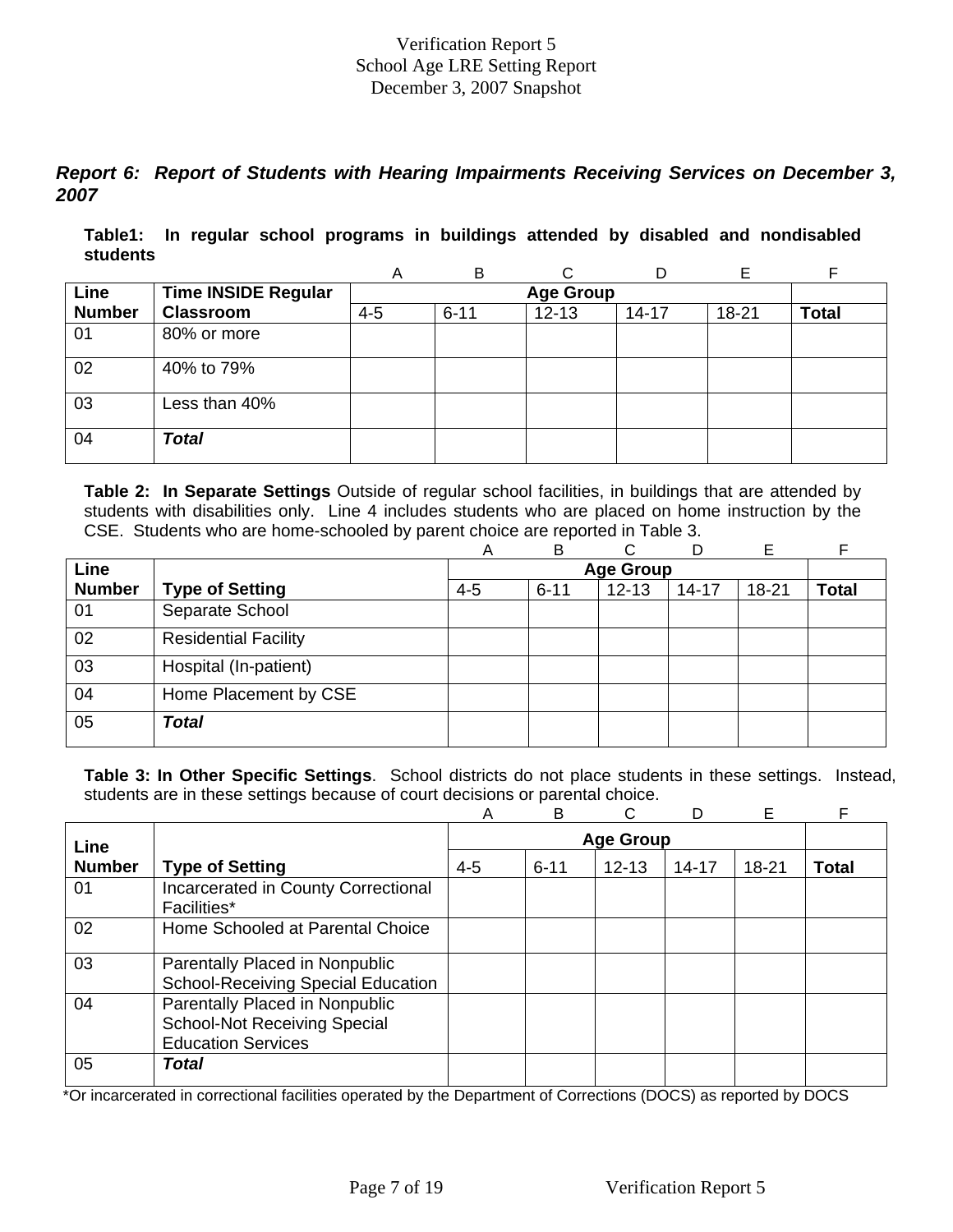# *Report 7: Report of Students with Speech or Language Receiving Services on December 3, 2007*

**Table1: In regular school programs in buildings attended by disabled and nondisabled students** 

|               |                            | А       | B        | ⌒                |           |       | E            |
|---------------|----------------------------|---------|----------|------------------|-----------|-------|--------------|
| Line          | <b>Time INSIDE Regular</b> |         |          | <b>Age Group</b> |           |       |              |
| <b>Number</b> | <b>Classroom</b>           | $4 - 5$ | $6 - 11$ | $12 - 13$        | $14 - 17$ | 18-21 | <b>Total</b> |
| 01            | 80% or more                |         |          |                  |           |       |              |
| 02            | 40% to 79%                 |         |          |                  |           |       |              |
| 03            | Less than 40%              |         |          |                  |           |       |              |
| 04            | <b>Total</b>               |         |          |                  |           |       |              |

**Table 2: In Separate Settings** Outside of regular school facilities, in buildings that are attended by students with disabilities only. Line 4 includes students who are placed on home instruction by the CSE. Students who are home-schooled by parent choice are reported in Table 3.

|               |                             | Α       | B        | C.               | D         | Е         |              |
|---------------|-----------------------------|---------|----------|------------------|-----------|-----------|--------------|
| Line          |                             |         |          | <b>Age Group</b> |           |           |              |
| <b>Number</b> | <b>Type of Setting</b>      | $4 - 5$ | $6 - 11$ | $12 - 13$        | $14 - 17$ | $18 - 21$ | <b>Total</b> |
| 01            | Separate School             |         |          |                  |           |           |              |
| 02            | <b>Residential Facility</b> |         |          |                  |           |           |              |
| 03            | Hospital (In-patient)       |         |          |                  |           |           |              |
| 04            | Home Placement by CSE       |         |          |                  |           |           |              |
| 05            | <b>Total</b>                |         |          |                  |           |           |              |

**Table 3: In Other Specific Settings**. School districts do not place students in these settings. Instead, students are in these settings because of court decisions or parental choice.

|               |                                                                                                    | Α       | B        | C                |           | Е         |              |
|---------------|----------------------------------------------------------------------------------------------------|---------|----------|------------------|-----------|-----------|--------------|
| Line          |                                                                                                    |         |          | <b>Age Group</b> |           |           |              |
| <b>Number</b> | <b>Type of Setting</b>                                                                             | $4 - 5$ | $6 - 11$ | $12 - 13$        | $14 - 17$ | $18 - 21$ | <b>Total</b> |
| 01            | Incarcerated in County Correctional<br>Facilities*                                                 |         |          |                  |           |           |              |
| 02            | Home Schooled at Parental Choice                                                                   |         |          |                  |           |           |              |
| 03            | Parentally Placed in Nonpublic<br><b>School-Receiving Special Education</b>                        |         |          |                  |           |           |              |
| 04            | Parentally Placed in Nonpublic<br><b>School-Not Receiving Special</b><br><b>Education Services</b> |         |          |                  |           |           |              |
| 05            | Total                                                                                              |         |          |                  |           |           |              |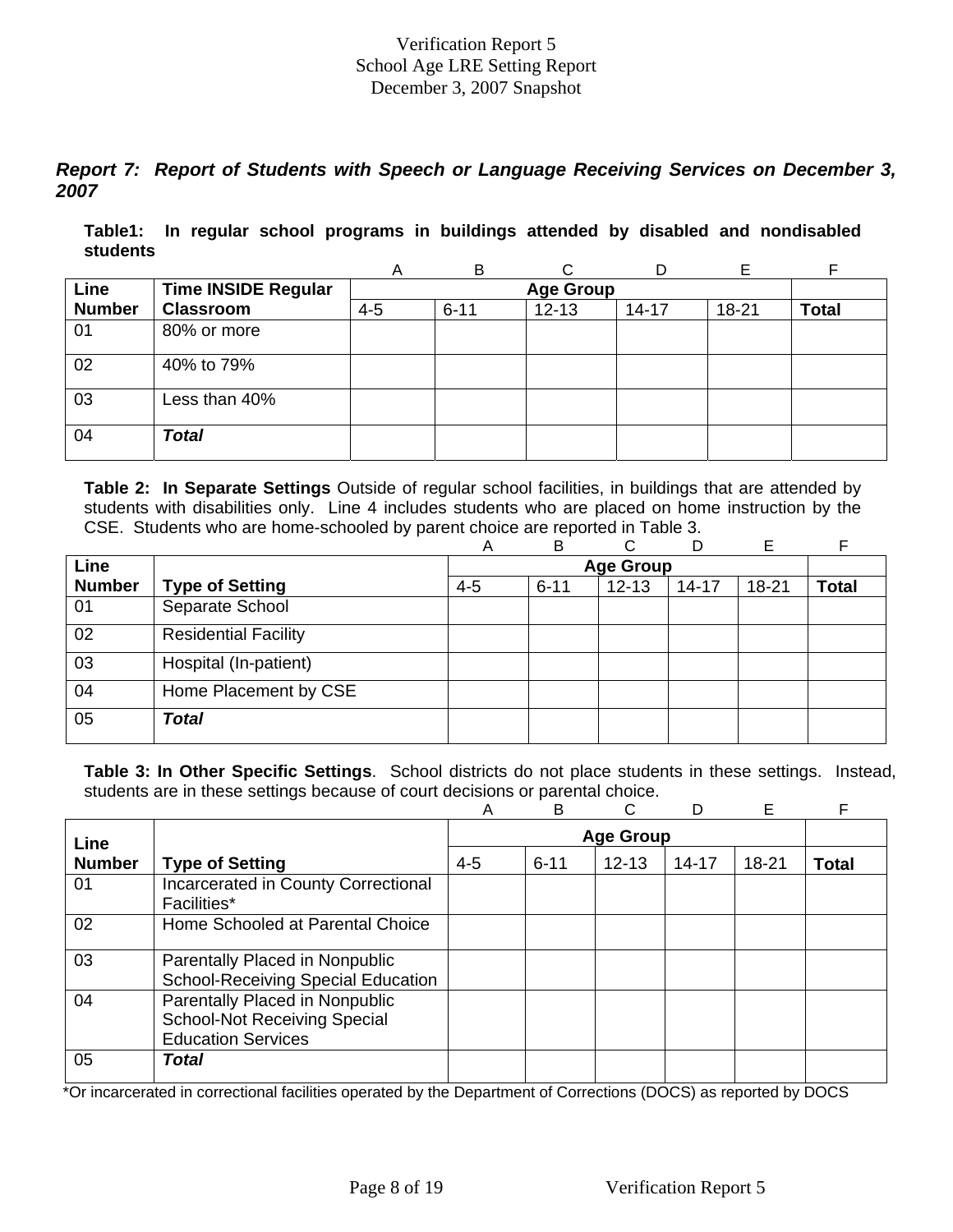# *Report 8: Report of Students with Visual Impairments (including Blindness) Receiving Services on December 3, 2007*

**Table1: In regular school programs in buildings attended by disabled and nondisabled students** 

|               |                            | A       | B                |           | D         | Е     |              |  |  |  |  |  |
|---------------|----------------------------|---------|------------------|-----------|-----------|-------|--------------|--|--|--|--|--|
| Line          | <b>Time INSIDE Regular</b> |         | <b>Age Group</b> |           |           |       |              |  |  |  |  |  |
| <b>Number</b> | <b>Classroom</b>           | $4 - 5$ | $6 - 11$         | $12 - 13$ | $14 - 17$ | 18-21 | <b>Total</b> |  |  |  |  |  |
| 01            | 80% or more                |         |                  |           |           |       |              |  |  |  |  |  |
| 02            | 40% to 79%                 |         |                  |           |           |       |              |  |  |  |  |  |
| 03            | Less than 40%              |         |                  |           |           |       |              |  |  |  |  |  |
| 04            | <b>Total</b>               |         |                  |           |           |       |              |  |  |  |  |  |

**Table 2: In Separate Settings** Outside of regular school facilities, in buildings that are attended by students with disabilities only. Line 4 includes students who are placed on home instruction by the CSE. Students who are home-schooled by parent choice are reported in Table 3.

|               |                             | Α       | B        | C.               | D         | Е         | F            |
|---------------|-----------------------------|---------|----------|------------------|-----------|-----------|--------------|
| Line          |                             |         |          | <b>Age Group</b> |           |           |              |
| <b>Number</b> | <b>Type of Setting</b>      | $4 - 5$ | $6 - 11$ | $12 - 13$        | $14 - 17$ | $18 - 21$ | <b>Total</b> |
| 01            | Separate School             |         |          |                  |           |           |              |
| 02            | <b>Residential Facility</b> |         |          |                  |           |           |              |
| 03            | Hospital (In-patient)       |         |          |                  |           |           |              |
| 04            | Home Placement by CSE       |         |          |                  |           |           |              |
| 05            | <b>Total</b>                |         |          |                  |           |           |              |

**Table 3: In Other Specific Settings**. School districts do not place students in these settings. Instead, students are in these settings because of court decisions or parental choice.

|               |                                                                                                    | Α       | B        | C.               |           | E         | F            |
|---------------|----------------------------------------------------------------------------------------------------|---------|----------|------------------|-----------|-----------|--------------|
| Line          |                                                                                                    |         |          | <b>Age Group</b> |           |           |              |
| <b>Number</b> | <b>Type of Setting</b>                                                                             | $4 - 5$ | $6 - 11$ | $12 - 13$        | $14 - 17$ | $18 - 21$ | <b>Total</b> |
| 01            | Incarcerated in County Correctional<br><b>Facilities*</b>                                          |         |          |                  |           |           |              |
| 02            | Home Schooled at Parental Choice                                                                   |         |          |                  |           |           |              |
| 03            | Parentally Placed in Nonpublic<br><b>School-Receiving Special Education</b>                        |         |          |                  |           |           |              |
| 04            | Parentally Placed in Nonpublic<br><b>School-Not Receiving Special</b><br><b>Education Services</b> |         |          |                  |           |           |              |
| 05            | Total                                                                                              |         |          |                  |           |           |              |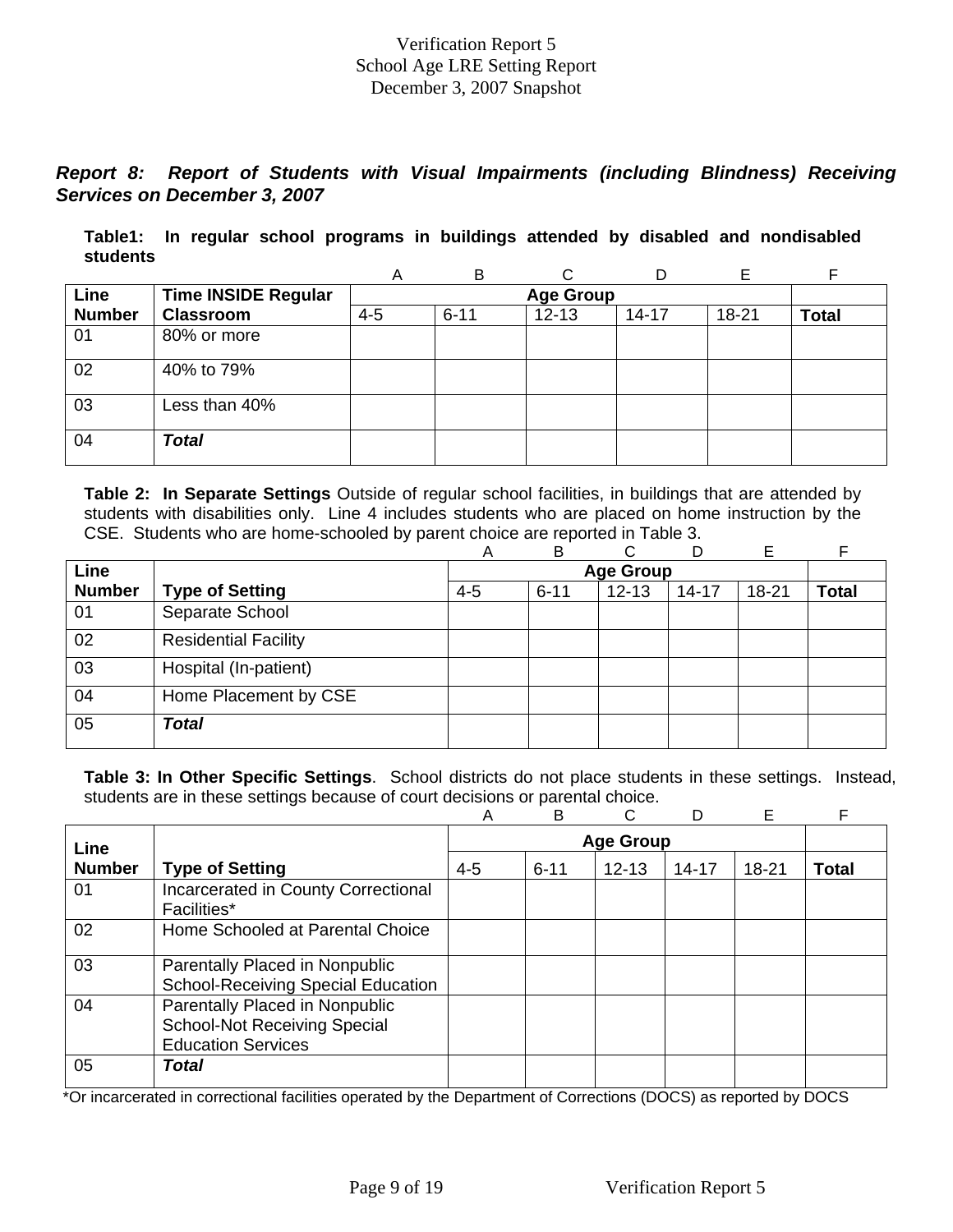# *Report 9: Report of Students with Orthopedic Impairments Receiving Services on December 3, 2007*

**Table1: In regular school programs in buildings attended by disabled and nondisabled students** 

|               |                            | A       | B                |           | D         | F         |              |  |  |  |  |  |
|---------------|----------------------------|---------|------------------|-----------|-----------|-----------|--------------|--|--|--|--|--|
| Line          | <b>Time INSIDE Regular</b> |         | <b>Age Group</b> |           |           |           |              |  |  |  |  |  |
| <b>Number</b> | <b>Classroom</b>           | $4 - 5$ | $6 - 11$         | $12 - 13$ | $14 - 17$ | $18 - 21$ | <b>Total</b> |  |  |  |  |  |
| 01            | 80% or more                |         |                  |           |           |           |              |  |  |  |  |  |
| 02            | 40% to 79%                 |         |                  |           |           |           |              |  |  |  |  |  |
| 03            | Less than 40%              |         |                  |           |           |           |              |  |  |  |  |  |
| 04            | <b>Total</b>               |         |                  |           |           |           |              |  |  |  |  |  |

**Table 2: In Separate Settings** Outside of regular school facilities, in buildings that are attended by students with disabilities only. Line 4 includes students who are placed on home instruction by the CSE. Students who are home-schooled by parent choice are reported in Table 3.

|               |                             | Α       | B        | ⌒                |           | E         |              |
|---------------|-----------------------------|---------|----------|------------------|-----------|-----------|--------------|
| Line          |                             |         |          | <b>Age Group</b> |           |           |              |
| <b>Number</b> | <b>Type of Setting</b>      | $4 - 5$ | $6 - 11$ | $12 - 13$        | $14 - 17$ | $18 - 21$ | <b>Total</b> |
| 01            | Separate School             |         |          |                  |           |           |              |
| 02            | <b>Residential Facility</b> |         |          |                  |           |           |              |
| 03            | Hospital (In-patient)       |         |          |                  |           |           |              |
| 04            | Home Placement by CSE       |         |          |                  |           |           |              |
| 05            | <b>Total</b>                |         |          |                  |           |           |              |

**Table 3: In Other Specific Settings**. School districts do not place students in these settings. Instead, students are in these settings because of court decisions or parental choice.

|               |                                                                                                    | Α       | B        | C                |           | Е         | F            |
|---------------|----------------------------------------------------------------------------------------------------|---------|----------|------------------|-----------|-----------|--------------|
| Line          |                                                                                                    |         |          | <b>Age Group</b> |           |           |              |
| <b>Number</b> | <b>Type of Setting</b>                                                                             | $4 - 5$ | $6 - 11$ | $12 - 13$        | $14 - 17$ | $18 - 21$ | <b>Total</b> |
| 01            | Incarcerated in County Correctional<br><b>Facilities*</b>                                          |         |          |                  |           |           |              |
| 02            | Home Schooled at Parental Choice                                                                   |         |          |                  |           |           |              |
| 03            | Parentally Placed in Nonpublic<br><b>School-Receiving Special Education</b>                        |         |          |                  |           |           |              |
| 04            | Parentally Placed in Nonpublic<br><b>School-Not Receiving Special</b><br><b>Education Services</b> |         |          |                  |           |           |              |
| 05            | <b>Total</b>                                                                                       |         |          |                  |           |           |              |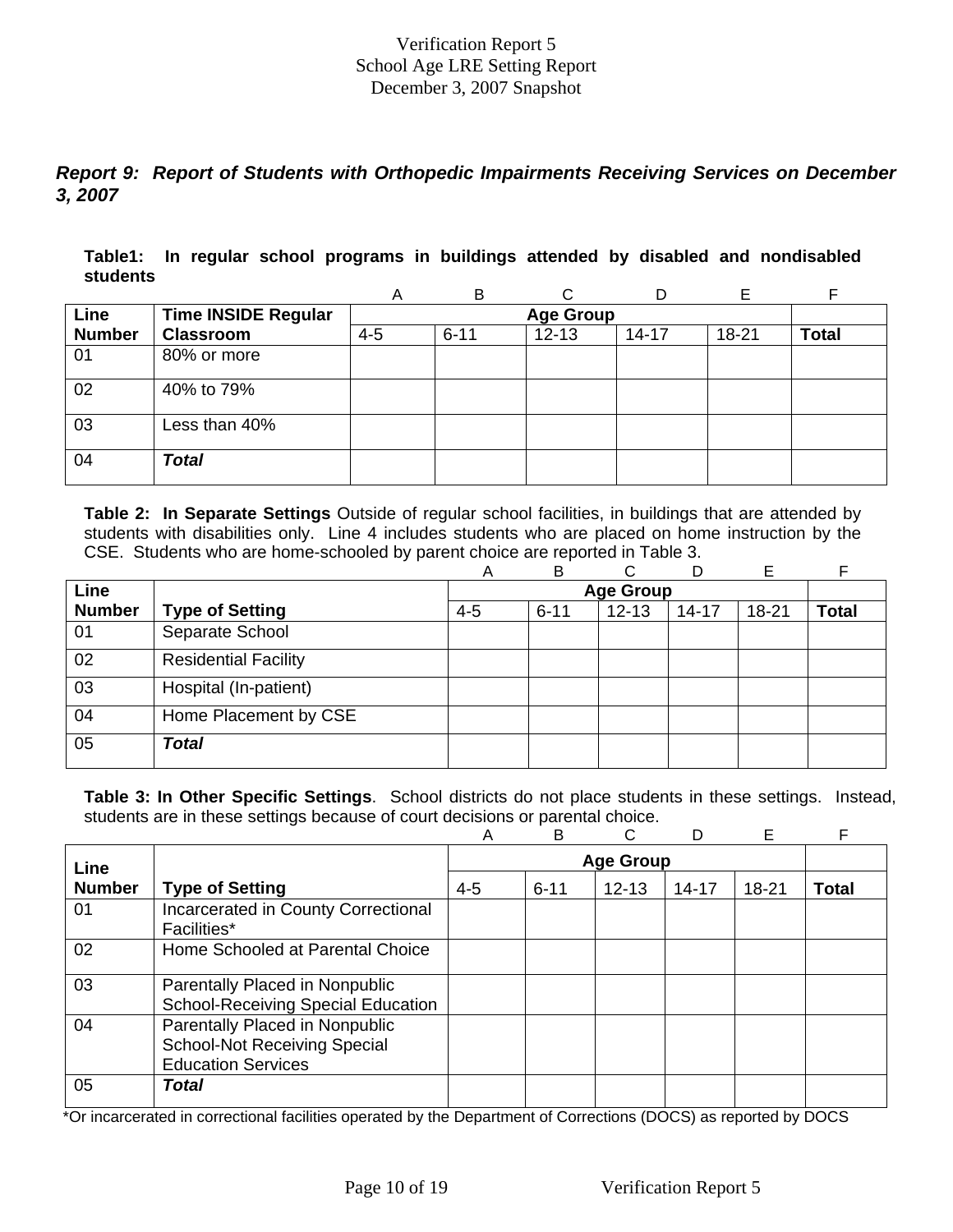# *Report 10: Report of Students with Other Health Impairments Receiving Services on December 3, 2007*

**Table1: In regular school programs in buildings attended by disabled and nondisabled students** 

|               |                            | A       | B                |           | D         | Е     |              |  |  |  |  |  |
|---------------|----------------------------|---------|------------------|-----------|-----------|-------|--------------|--|--|--|--|--|
| Line          | <b>Time INSIDE Regular</b> |         | <b>Age Group</b> |           |           |       |              |  |  |  |  |  |
| <b>Number</b> | <b>Classroom</b>           | $4 - 5$ | $6 - 11$         | $12 - 13$ | $14 - 17$ | 18-21 | <b>Total</b> |  |  |  |  |  |
| 01            | 80% or more                |         |                  |           |           |       |              |  |  |  |  |  |
| 02            | 40% to 79%                 |         |                  |           |           |       |              |  |  |  |  |  |
| 03            | Less than 40%              |         |                  |           |           |       |              |  |  |  |  |  |
| 04            | <b>Total</b>               |         |                  |           |           |       |              |  |  |  |  |  |

**Table 2: In Separate Settings** Outside of regular school facilities, in buildings that are attended by students with disabilities only. Line 4 includes students who are placed on home instruction by the CSE. Students who are home-schooled by parent choice are reported in Table 3.

|               |                             | Α       | B        | C.               | D         | Е         | F            |
|---------------|-----------------------------|---------|----------|------------------|-----------|-----------|--------------|
| Line          |                             |         |          | <b>Age Group</b> |           |           |              |
| <b>Number</b> | <b>Type of Setting</b>      | $4 - 5$ | $6 - 11$ | $12 - 13$        | $14 - 17$ | $18 - 21$ | <b>Total</b> |
| 01            | Separate School             |         |          |                  |           |           |              |
| 02            | <b>Residential Facility</b> |         |          |                  |           |           |              |
| 03            | Hospital (In-patient)       |         |          |                  |           |           |              |
| 04            | Home Placement by CSE       |         |          |                  |           |           |              |
| 05            | <b>Total</b>                |         |          |                  |           |           |              |

**Table 3: In Other Specific Settings**. School districts do not place students in these settings. Instead, students are in these settings because of court decisions or parental choice.

|               |                                                                                                    | Α       | B        | C.               |           | E         | F            |
|---------------|----------------------------------------------------------------------------------------------------|---------|----------|------------------|-----------|-----------|--------------|
| Line          |                                                                                                    |         |          | <b>Age Group</b> |           |           |              |
| <b>Number</b> | <b>Type of Setting</b>                                                                             | $4 - 5$ | $6 - 11$ | $12 - 13$        | $14 - 17$ | $18 - 21$ | <b>Total</b> |
| 01            | Incarcerated in County Correctional<br><b>Facilities*</b>                                          |         |          |                  |           |           |              |
| 02            | Home Schooled at Parental Choice                                                                   |         |          |                  |           |           |              |
| 03            | Parentally Placed in Nonpublic<br><b>School-Receiving Special Education</b>                        |         |          |                  |           |           |              |
| 04            | Parentally Placed in Nonpublic<br><b>School-Not Receiving Special</b><br><b>Education Services</b> |         |          |                  |           |           |              |
| 05            | Total                                                                                              |         |          |                  |           |           |              |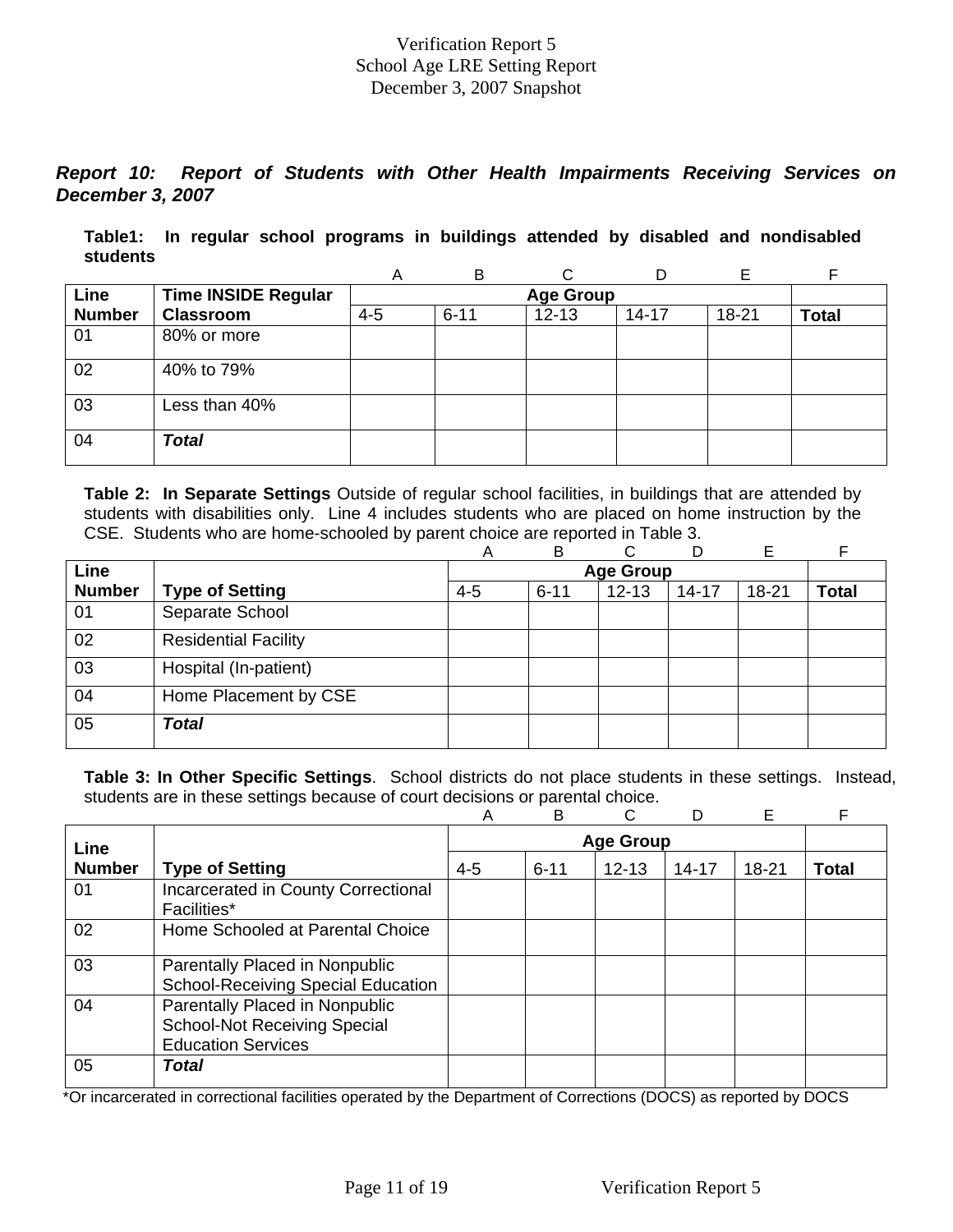# *Report 11: Report of Students with Multiple Disabilities Receiving Services on December 3, 2007*

**Table1: In regular school programs in buildings attended by disabled and nondisabled students** 

|               |                            | A       | B                | ⌒         |           |       |              |  |  |  |  |  |
|---------------|----------------------------|---------|------------------|-----------|-----------|-------|--------------|--|--|--|--|--|
| Line          | <b>Time INSIDE Regular</b> |         | <b>Age Group</b> |           |           |       |              |  |  |  |  |  |
| <b>Number</b> | <b>Classroom</b>           | $4 - 5$ | $6 - 11$         | $12 - 13$ | $14 - 17$ | 18-21 | <b>Total</b> |  |  |  |  |  |
| 01            | 80% or more                |         |                  |           |           |       |              |  |  |  |  |  |
| 02            | 40% to 79%                 |         |                  |           |           |       |              |  |  |  |  |  |
| 03            | Less than 40%              |         |                  |           |           |       |              |  |  |  |  |  |
| 04            | <b>Total</b>               |         |                  |           |           |       |              |  |  |  |  |  |

**Table 2: In Separate Settings** Outside of regular school facilities, in buildings that are attended by students with disabilities only. Line 4 includes students who are placed on home instruction by the CSE. Students who are home-schooled by parent choice are reported in Table 3.

|               |                             | Α       | B        | C.               | D         | Е         | E            |
|---------------|-----------------------------|---------|----------|------------------|-----------|-----------|--------------|
| Line          |                             |         |          | <b>Age Group</b> |           |           |              |
| <b>Number</b> | <b>Type of Setting</b>      | $4 - 5$ | $6 - 11$ | $12 - 13$        | $14 - 17$ | $18 - 21$ | <b>Total</b> |
| 01            | Separate School             |         |          |                  |           |           |              |
| 02            | <b>Residential Facility</b> |         |          |                  |           |           |              |
| 03            | Hospital (In-patient)       |         |          |                  |           |           |              |
| 04            | Home Placement by CSE       |         |          |                  |           |           |              |
| 05            | Total                       |         |          |                  |           |           |              |

**Table 3: In Other Specific Settings**. School districts do not place students in these settings. Instead, students are in these settings because of court decisions or parental choice.

|               |                                                                                                    | Α       | B        | C                |           | E     | F            |
|---------------|----------------------------------------------------------------------------------------------------|---------|----------|------------------|-----------|-------|--------------|
| Line          |                                                                                                    |         |          | <b>Age Group</b> |           |       |              |
| <b>Number</b> | <b>Type of Setting</b>                                                                             | $4 - 5$ | $6 - 11$ | $12 - 13$        | $14 - 17$ | 18-21 | <b>Total</b> |
| 01            | Incarcerated in County Correctional<br><b>Facilities*</b>                                          |         |          |                  |           |       |              |
| 02            | Home Schooled at Parental Choice                                                                   |         |          |                  |           |       |              |
| 03            | Parentally Placed in Nonpublic<br><b>School-Receiving Special Education</b>                        |         |          |                  |           |       |              |
| 04            | Parentally Placed in Nonpublic<br><b>School-Not Receiving Special</b><br><b>Education Services</b> |         |          |                  |           |       |              |
| 05            | Total                                                                                              |         |          |                  |           |       |              |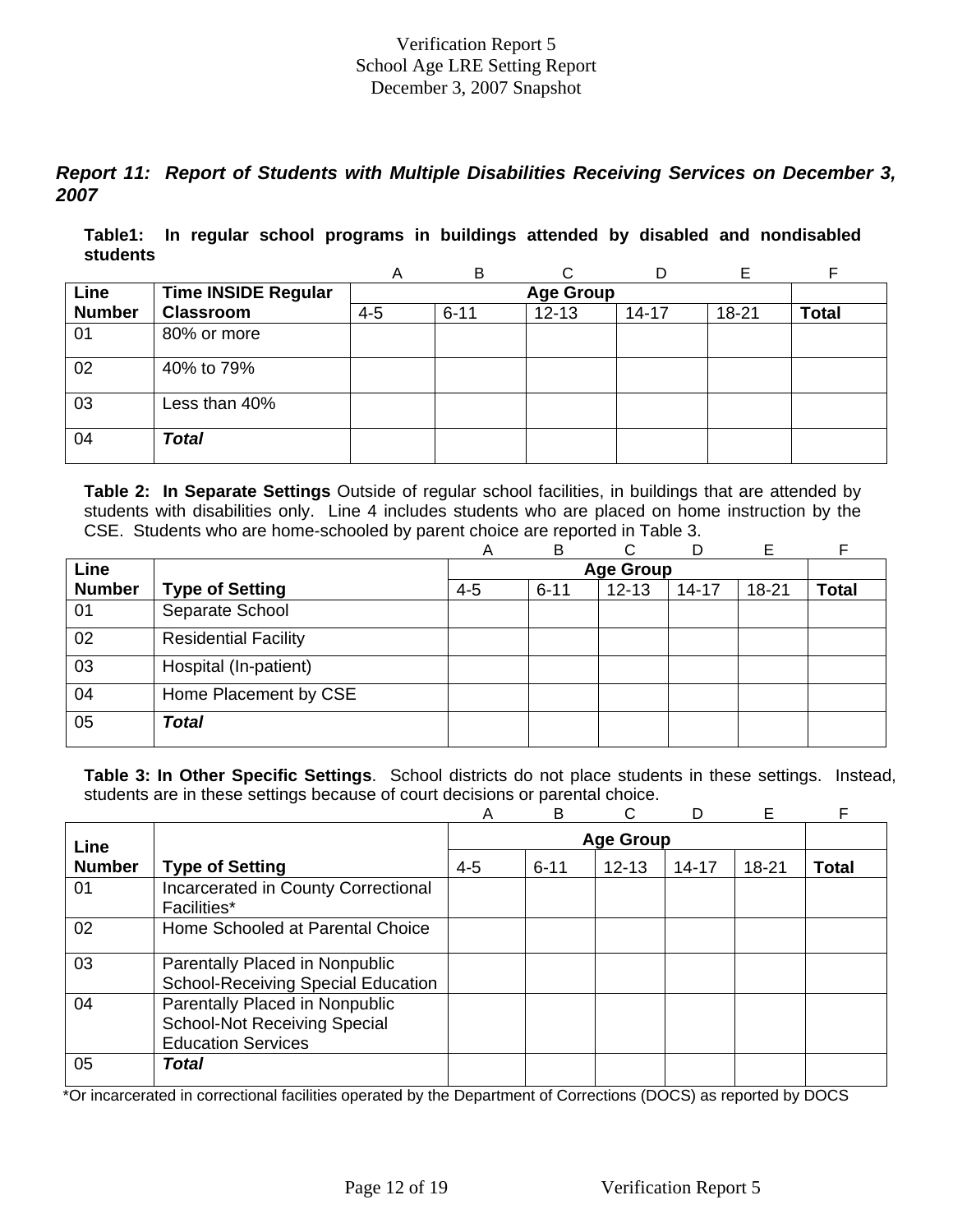# *Report 12: Report of Students with Deaf - Blindness Receiving Services on December 3, 2007*

**Table1: In regular school programs in buildings attended by disabled and nondisabled students** 

|               |                            | Α       | B        |                  | D         | Е     |              |
|---------------|----------------------------|---------|----------|------------------|-----------|-------|--------------|
| Line          | <b>Time INSIDE Regular</b> |         |          | <b>Age Group</b> |           |       |              |
| <b>Number</b> | <b>Classroom</b>           | $4 - 5$ | $6 - 11$ | $12 - 13$        | $14 - 17$ | 18-21 | <b>Total</b> |
| 01            | 80% or more                |         |          |                  |           |       |              |
| 02            | 40% to 79%                 |         |          |                  |           |       |              |
| 03            | Less than 40%              |         |          |                  |           |       |              |
| 04            | <b>Total</b>               |         |          |                  |           |       |              |

**Table 2: In Separate Settings** Outside of regular school facilities, in buildings that are attended by students with disabilities only. Line 4 includes students who are placed on home instruction by the CSE. Students who are home-schooled by parent choice are reported in Table 3.

|               |                             | Α       | в        | ⌒                | D         | E     |              |
|---------------|-----------------------------|---------|----------|------------------|-----------|-------|--------------|
| Line          |                             |         |          | <b>Age Group</b> |           |       |              |
| <b>Number</b> | <b>Type of Setting</b>      | $4 - 5$ | $6 - 11$ | $12 - 13$        | $14 - 17$ | 18-21 | <b>Total</b> |
| 01            | Separate School             |         |          |                  |           |       |              |
| 02            | <b>Residential Facility</b> |         |          |                  |           |       |              |
| 03            | Hospital (In-patient)       |         |          |                  |           |       |              |
| 04            | Home Placement by CSE       |         |          |                  |           |       |              |
| 05            | <b>Total</b>                |         |          |                  |           |       |              |

**Table 3: In Other Specific Settings**. School districts do not place students in these settings. Instead, students are in these settings because of court decisions or parental choice.

|               |                                           | Α       | B                | C         | D         | Е     |       |  |  |
|---------------|-------------------------------------------|---------|------------------|-----------|-----------|-------|-------|--|--|
| Line          |                                           |         | <b>Age Group</b> |           |           |       |       |  |  |
| <b>Number</b> | <b>Type of Setting</b>                    | $4 - 5$ | $6 - 11$         | $12 - 13$ | $14 - 17$ | 18-21 | Total |  |  |
| 01            | Incarcerated in County Correctional       |         |                  |           |           |       |       |  |  |
|               | Facilities*                               |         |                  |           |           |       |       |  |  |
| 02            | Home Schooled at Parental Choice          |         |                  |           |           |       |       |  |  |
| 03            | Parentally Placed in Nonpublic            |         |                  |           |           |       |       |  |  |
|               | <b>School-Receiving Special Education</b> |         |                  |           |           |       |       |  |  |
| 04            | Parentally Placed in Nonpublic            |         |                  |           |           |       |       |  |  |
|               | <b>School-Not Receiving Special</b>       |         |                  |           |           |       |       |  |  |
|               | <b>Education Services</b>                 |         |                  |           |           |       |       |  |  |
| 05            | Total                                     |         |                  |           |           |       |       |  |  |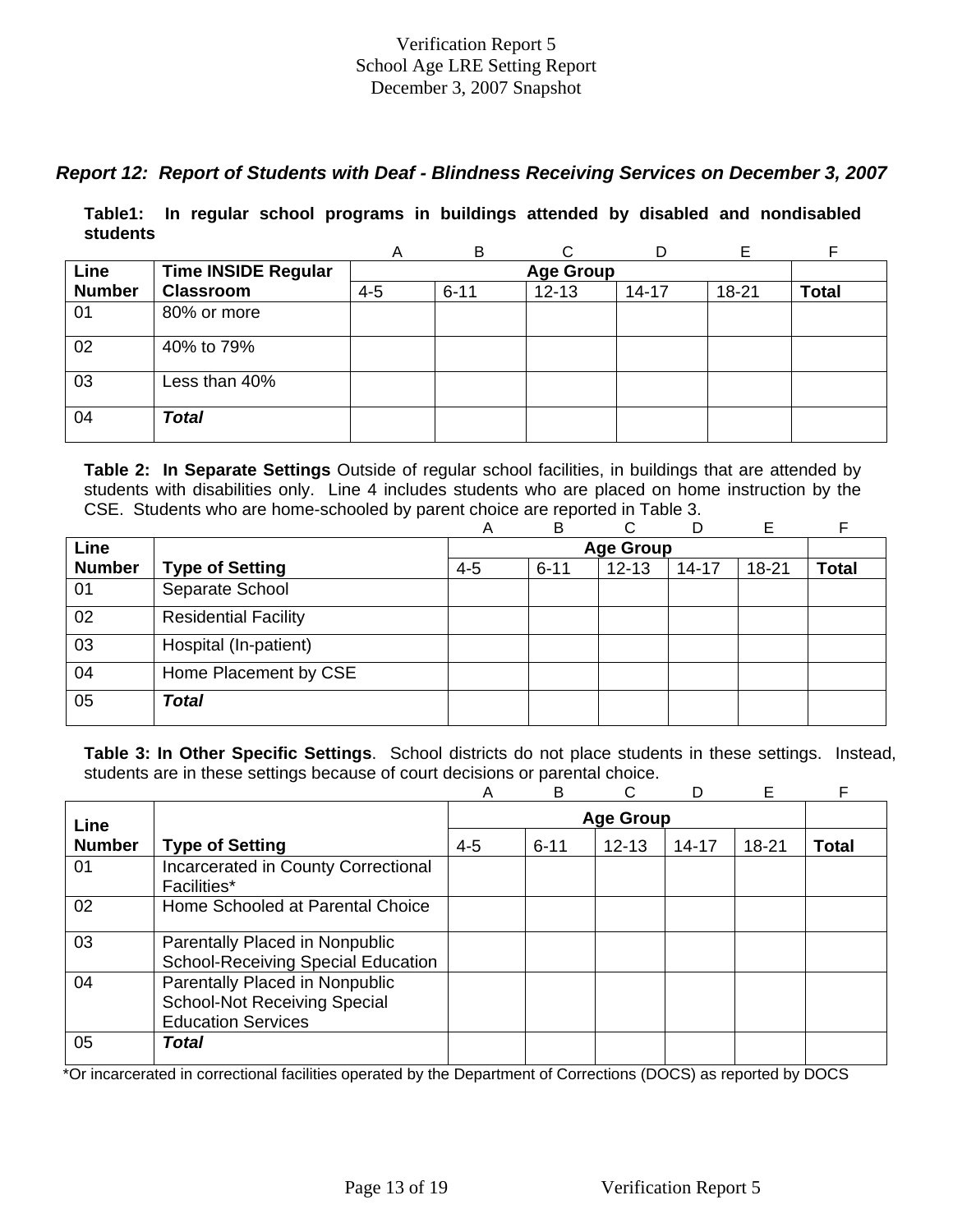# *Report 13: Report of Students with Traumatic Brain Injury Receiving Services on December 3, 2007*

**Table1: In regular school programs in buildings attended by disabled and nondisabled students** 

|               |                            | A       | B                | ⌒         |           |       |              |  |  |  |  |
|---------------|----------------------------|---------|------------------|-----------|-----------|-------|--------------|--|--|--|--|
| Line          | <b>Time INSIDE Regular</b> |         | <b>Age Group</b> |           |           |       |              |  |  |  |  |
| <b>Number</b> | <b>Classroom</b>           | $4 - 5$ | $6 - 11$         | $12 - 13$ | $14 - 17$ | 18-21 | <b>Total</b> |  |  |  |  |
| 01            | 80% or more                |         |                  |           |           |       |              |  |  |  |  |
| 02            | 40% to 79%                 |         |                  |           |           |       |              |  |  |  |  |
| 03            | Less than 40%              |         |                  |           |           |       |              |  |  |  |  |
| 04            | <b>Total</b>               |         |                  |           |           |       |              |  |  |  |  |

**Table 2: In Separate Settings** Outside of regular school facilities, in buildings that are attended by students with disabilities only. Line 4 includes students who are placed on home instruction by the CSE. Students who are home-schooled by parent choice are reported in Table 3.

|               |                             | Α       | B        | C.               | D         | Е         |              |
|---------------|-----------------------------|---------|----------|------------------|-----------|-----------|--------------|
| Line          |                             |         |          | <b>Age Group</b> |           |           |              |
| <b>Number</b> | <b>Type of Setting</b>      | $4 - 5$ | $6 - 11$ | $12 - 13$        | $14 - 17$ | $18 - 21$ | <b>Total</b> |
| 01            | Separate School             |         |          |                  |           |           |              |
| 02            | <b>Residential Facility</b> |         |          |                  |           |           |              |
| 03            | Hospital (In-patient)       |         |          |                  |           |           |              |
| 04            | Home Placement by CSE       |         |          |                  |           |           |              |
| 05            | <b>Total</b>                |         |          |                  |           |           |              |

**Table 3: In Other Specific Settings**. School districts do not place students in these settings. Instead, students are in these settings because of court decisions or parental choice.

|               |                                                                                                    | А       | B        | C                |           | Е         |              |
|---------------|----------------------------------------------------------------------------------------------------|---------|----------|------------------|-----------|-----------|--------------|
| Line          |                                                                                                    |         |          | <b>Age Group</b> |           |           |              |
| <b>Number</b> | <b>Type of Setting</b>                                                                             | $4 - 5$ | $6 - 11$ | $12 - 13$        | $14 - 17$ | $18 - 21$ | <b>Total</b> |
| 01            | Incarcerated in County Correctional<br>Facilities*                                                 |         |          |                  |           |           |              |
| 02            | Home Schooled at Parental Choice                                                                   |         |          |                  |           |           |              |
| 03            | Parentally Placed in Nonpublic<br><b>School-Receiving Special Education</b>                        |         |          |                  |           |           |              |
| 04            | Parentally Placed in Nonpublic<br><b>School-Not Receiving Special</b><br><b>Education Services</b> |         |          |                  |           |           |              |
| 05            | Total                                                                                              |         |          |                  |           |           |              |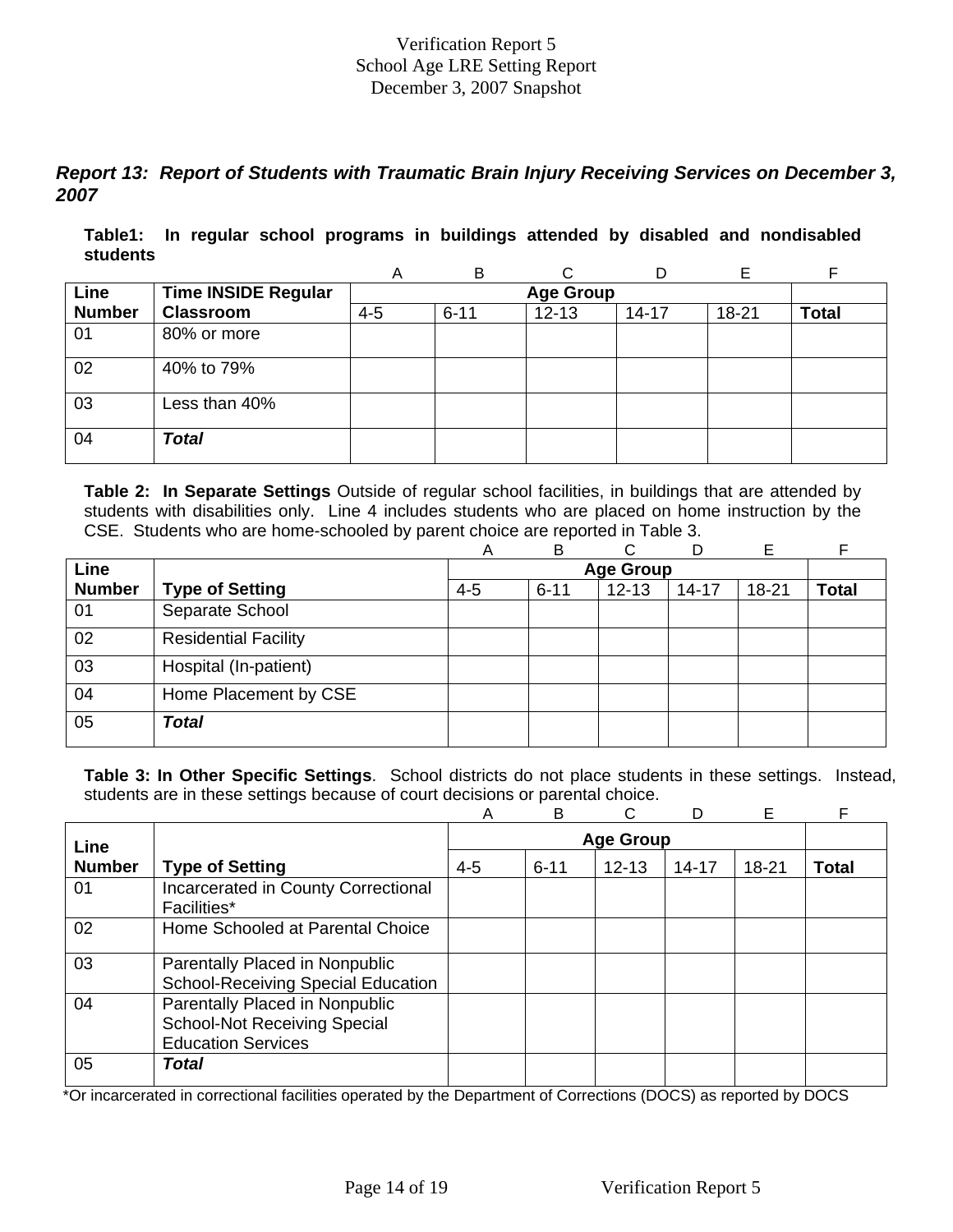# *Report 14: Summary Report of All Students with Disabilities Receiving Services on December 3, 2007*

The three sections below aggregate the data reported in Reports 1 to 13 to facilitate State and local data verification procedures. Completing these two tables will facilitate the reporting of race/ethnicity, gender, and limited English proficiency, data in Reports 15A and 15B, 16A, 16B, 17A, and 17B.

|          |  |  |  |  |  | Table1: In regular school programs in buildings attended by disabled and nondisabled |
|----------|--|--|--|--|--|--------------------------------------------------------------------------------------|
| students |  |  |  |  |  |                                                                                      |

|               |                            | Α       | B                | $\sim$    |           |       | Е            |  |  |  |  |
|---------------|----------------------------|---------|------------------|-----------|-----------|-------|--------------|--|--|--|--|
| Line          | <b>Time INSIDE Regular</b> |         | <b>Age Group</b> |           |           |       |              |  |  |  |  |
| <b>Number</b> | <b>Classroom</b>           | $4 - 5$ | $6 - 11$         | $12 - 13$ | $14 - 17$ | 18-21 | <b>Total</b> |  |  |  |  |
| 01            | 80% or more                |         |                  |           |           |       |              |  |  |  |  |
| 02            | 40% to 79%                 |         |                  |           |           |       |              |  |  |  |  |
| 03            | Less than 40%              |         |                  |           |           |       |              |  |  |  |  |
| 04            | <b>Total</b>               |         |                  |           |           |       |              |  |  |  |  |

**Table 2: In Separate Settings** Outside of regular school facilities, in buildings that are attended by students with disabilities only. Line 4 includes students who are placed on home instruction by the CSE. Students who are home-schooled by parent choice are reported in Table 3.

|               |                             | Α       | В                | ⌒         | D         | Е         |              |  |  |
|---------------|-----------------------------|---------|------------------|-----------|-----------|-----------|--------------|--|--|
| Line          |                             |         | <b>Age Group</b> |           |           |           |              |  |  |
| <b>Number</b> | <b>Type of Setting</b>      | $4 - 5$ | $6 - 11$         | $12 - 13$ | $14 - 17$ | $18 - 21$ | <b>Total</b> |  |  |
| 01            | Separate School             |         |                  |           |           |           |              |  |  |
| 02            | <b>Residential Facility</b> |         |                  |           |           |           |              |  |  |
| 03            | Hospital (In-patient)       |         |                  |           |           |           |              |  |  |
| 04            | Home Placement by CSE       |         |                  |           |           |           |              |  |  |
| 05            | <b>Total</b>                |         |                  |           |           |           |              |  |  |

**Table 3: In Other Specific Settings**. School districts do not place students in these settings. Instead, students are in these settings because of court decisions or parental choice.

|               |                                                                                                    | Α       | B                | C         |           | Е         | F            |  |
|---------------|----------------------------------------------------------------------------------------------------|---------|------------------|-----------|-----------|-----------|--------------|--|
| Line          |                                                                                                    |         | <b>Age Group</b> |           |           |           |              |  |
| <b>Number</b> | <b>Type of Setting</b>                                                                             | $4 - 5$ | $6 - 11$         | $12 - 13$ | $14 - 17$ | $18 - 21$ | <b>Total</b> |  |
| 01            | Incarcerated in County Correctional<br>Facilities*                                                 |         |                  |           |           |           |              |  |
| 02            | Home Schooled at Parental Choice                                                                   |         |                  |           |           |           |              |  |
| 03            | Parentally Placed in Nonpublic<br><b>School-Receiving Special Education</b>                        |         |                  |           |           |           |              |  |
| 04            | Parentally Placed in Nonpublic<br><b>School-Not Receiving Special</b><br><b>Education Services</b> |         |                  |           |           |           |              |  |
| 05            | <b>Total</b>                                                                                       |         |                  |           |           |           |              |  |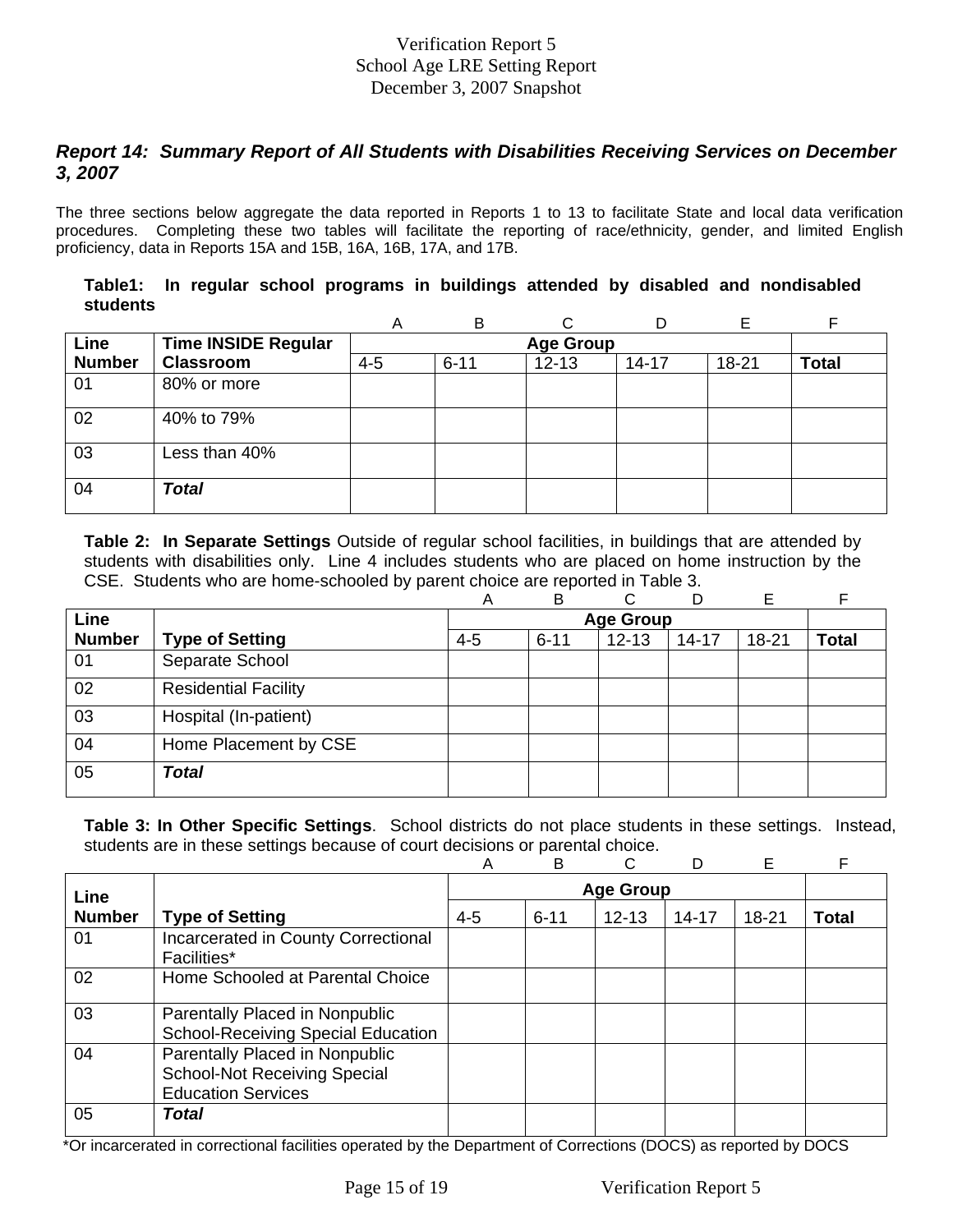# *Report 15A: Report of All School-Age Students with Disabilities Receiving Services on December 3, 2007, According to Race/Ethnicity Category and Type of Placement – Ages 4-5*

This report contains all students in Tables 1, 2 and 3 of Report 14, in Column A (age group 4-5) by race/ethnicity.

**Table 1: In regular school programs in buildings attended by disabled and nondisabled students** 

|               |                            | A                                                            | B                                | r                                         | D                      | Е                                                         |                                                | G     |
|---------------|----------------------------|--------------------------------------------------------------|----------------------------------|-------------------------------------------|------------------------|-----------------------------------------------------------|------------------------------------------------|-------|
| Line          | <b>Time INSIDE Regular</b> |                                                              |                                  |                                           |                        |                                                           | Race/Ethnicity of School-Age Students Ages 4-5 |       |
| <b>Number</b> | <b>Classroom</b>           | Americar<br>ζŪ.<br>Ξ<br><b>Jati</b><br>las<br>$\overline{E}$ | Islande<br><b>Vsian</b><br>Pacif | ⇁<br><u>isp</u><br>த<br><b>Black</b><br>৳ | ১<br>Hispanic<br>atino | ≅.<br>$\frac{5}{2}$<br>ispar<br>igin)<br>White<br>of Hisp | ö<br><u>ු</u><br>O)<br>त्व<br>Raci<br>৳        | Total |
| 01            | 80% or more                |                                                              |                                  |                                           |                        |                                                           |                                                |       |
| 02            | 40% to 79%                 |                                                              |                                  |                                           |                        |                                                           |                                                |       |
| 03            | Less than 40%              |                                                              |                                  |                                           |                        |                                                           |                                                |       |
| 04            | Total                      |                                                              |                                  |                                           |                        |                                                           |                                                |       |

**Table 2: In Separate Settings** Outside of regular school facilities, in buildings that are attended by students with disabilities only. Line 4 includes students who are placed on home instruction by the CSE. Students who are home-schooled by parent choice are reported in Table 3.

|                       |                             | A                             | B                                              | C                                                              |                                     | F                                                        |                                              | G     |  |  |
|-----------------------|-----------------------------|-------------------------------|------------------------------------------------|----------------------------------------------------------------|-------------------------------------|----------------------------------------------------------|----------------------------------------------|-------|--|--|
| Line<br><b>Number</b> | <b>Type of Setting</b>      |                               | Race/Ethnicity of School-Age Students Ages 4-5 |                                                                |                                     |                                                          |                                              |       |  |  |
|                       |                             | Native<br>iasi<br>Indiar<br>₫ | Island<br>Pacif<br>sian                        | $\mathop{\rm det}\nolimits$<br>(uipjx<br>ispar<br><b>Black</b> | Hispanic<br>atino<br>$\overline{5}$ | White (Not<br>Hispanic<br>Origin)<br>$\overline{\sigma}$ | Racia<br>Multi-<br>Drigir<br><b>Z</b><br>Sea | Total |  |  |
| 01                    | Separate School             |                               |                                                |                                                                |                                     |                                                          |                                              |       |  |  |
| 02                    | <b>Residential Facility</b> |                               |                                                |                                                                |                                     |                                                          |                                              |       |  |  |
| 03                    | Hospital (In-patient)       |                               |                                                |                                                                |                                     |                                                          |                                              |       |  |  |
| 04                    | Home Placement by CSE       |                               |                                                |                                                                |                                     |                                                          |                                              |       |  |  |
| 05                    | <b>Total</b>                |                               |                                                |                                                                |                                     |                                                          |                                              |       |  |  |

**Table 3: In Other Specific Settings.** School districts do not place students in these settings. Instead, students are in these settings because of court decisions or parental choice.

|                       |                                                                                                       | А                                                    | в                               |                                         | D                        | F                                       | F                                                  | G     |
|-----------------------|-------------------------------------------------------------------------------------------------------|------------------------------------------------------|---------------------------------|-----------------------------------------|--------------------------|-----------------------------------------|----------------------------------------------------|-------|
| Line<br><b>Number</b> | <b>Type of Setting</b>                                                                                |                                                      |                                 |                                         |                          |                                         | Race/Ethnicity of School-Age Students Ages 4-5     |       |
|                       |                                                                                                       | America<br>n Indian<br>Alaska<br>$\overline{\sigma}$ | Pacific<br>Islander<br>Asian or | Black<br>(Not of<br>Hispanic<br>Origin) | Hispanic<br>or<br>Latino | White<br>(Not of<br>Hispanic<br>Origin) | (Not of<br>Hispanic<br>Origin)<br>Multi-<br>Racial | Total |
| 01                    | Incarcerated in County<br><b>Correctional Facilities*</b>                                             |                                                      |                                 |                                         |                          |                                         |                                                    |       |
| 02                    | Home Schooled at Parental<br>Choice                                                                   |                                                      |                                 |                                         |                          |                                         |                                                    |       |
| 03                    | Parentally Placed in<br>Nonpublic School-<br>Receiving Special<br>Education                           |                                                      |                                 |                                         |                          |                                         |                                                    |       |
| 04                    | Parentally Placed in<br>Nonpublic School-Not<br><b>Receiving Special</b><br><b>Education Services</b> |                                                      |                                 |                                         |                          |                                         |                                                    |       |
| 05                    | <b>Total</b>                                                                                          |                                                      |                                 |                                         |                          |                                         |                                                    |       |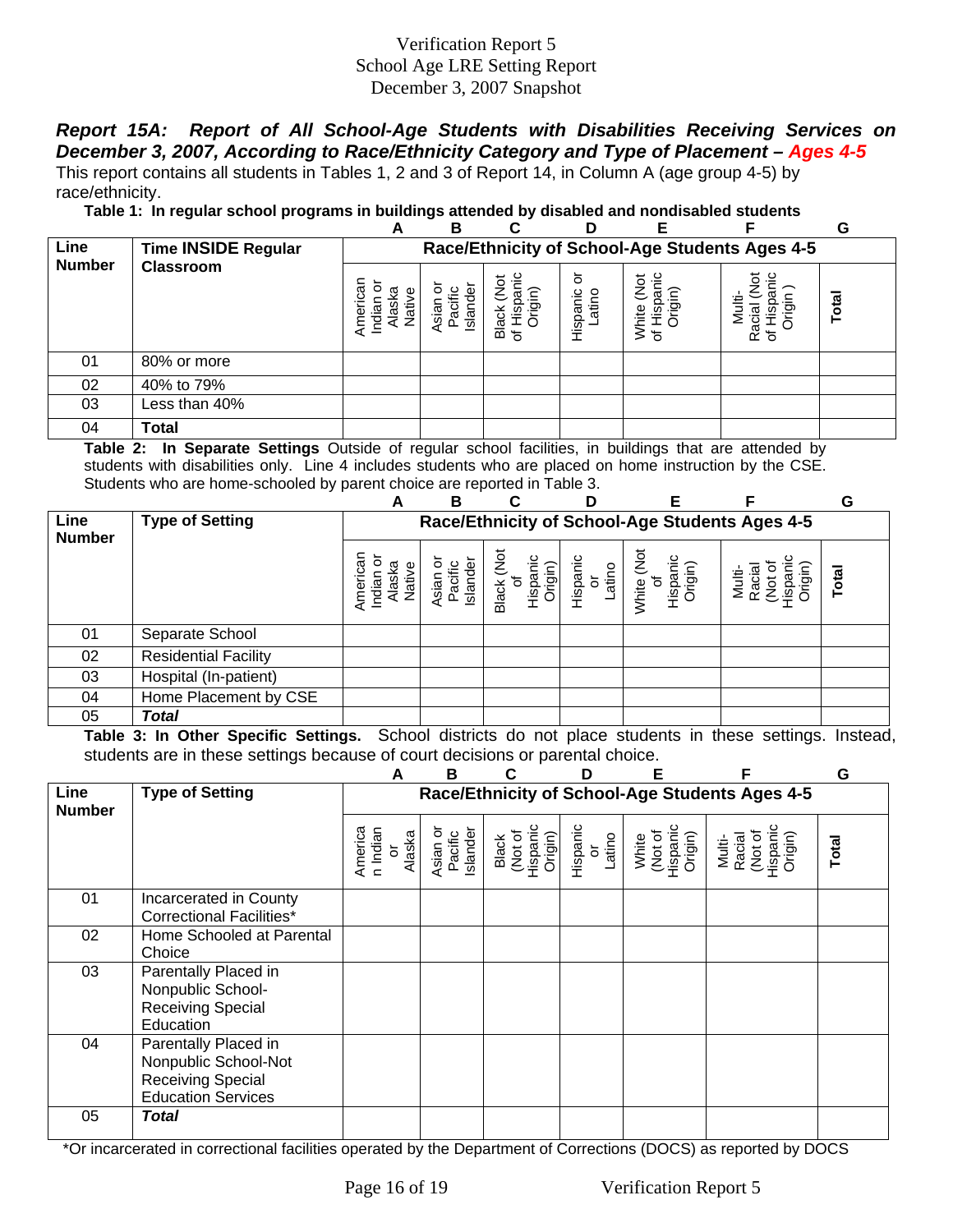*Report 15B: Report of All School-Age Students with Disabilities Receiving Services on December 3, 2007, According to Race/Ethnicity Category and Type of Placement – Ages 6-21* This report contains all students in Tables 1, 2 and 3 of Report 14, in Columns B-E (age group 6-21) by race/ethnicity.

**Table 1: In regular school programs in buildings attended by disabled and nondisabled students** 

|                                                                                                              |                  |  | A                                                                | в                                 | С                | D                     |                                    |                      | G     |
|--------------------------------------------------------------------------------------------------------------|------------------|--|------------------------------------------------------------------|-----------------------------------|------------------|-----------------------|------------------------------------|----------------------|-------|
| Line<br>Race/Ethnicity of School-Age Students Ages 6-21<br><b>INSIDE</b><br>Time<br>Regular<br><b>Number</b> |                  |  |                                                                  |                                   |                  |                       |                                    |                      |       |
|                                                                                                              | <b>Classroom</b> |  | ទូ<br>σσ<br><u>as</u><br>ja<br>P<br>$\bar{\mathfrak{G}}$<br>Amer | Islander<br><b>Asian</b><br>Pacif | )rigin)<br>Black | atino<br>Hispani<br>১ | Origin)<br>e#ir<br>ğ<br><u>isi</u> | Multi<br>Racia<br>्ध | Total |
| 01                                                                                                           | 80% or more      |  |                                                                  |                                   |                  |                       |                                    |                      |       |
| 02                                                                                                           | 40% to 79%       |  |                                                                  |                                   |                  |                       |                                    |                      |       |
| 03                                                                                                           | Less than 40%    |  |                                                                  |                                   |                  |                       |                                    |                      |       |
| 04                                                                                                           | <b>Total</b>     |  |                                                                  |                                   |                  |                       |                                    |                      |       |

**Table 2: In Separate Settings** Outside of regular school facilities, in buildings that are attended by students with disabilities only. Line 4 includes students who are placed on home instruction by the CSE. Students who are home-schooled by parent choice are reported in Table 3.

|               |                                 | А                                         | B                                    |                                                 | ח                       | E                                    | F                                               | G     |
|---------------|---------------------------------|-------------------------------------------|--------------------------------------|-------------------------------------------------|-------------------------|--------------------------------------|-------------------------------------------------|-------|
| Line          | <b>Type of Setting</b>          |                                           |                                      | Race/Ethnicity of School-Age Students Ages 6-21 |                         |                                      |                                                 |       |
| <b>Number</b> |                                 | American<br>Indian or<br>Alaska<br>Native | ō<br>Islander<br>Asian or<br>Pacific | Black (Not<br>of Hispanic<br>Origin)            | ŏ<br>Hispanic<br>Latino | White (Not<br>of Hispanic<br>Origin) | Racial (Not<br>of Hispanic<br>Origin)<br>Multi- | Total |
| 01            | Separate School                 |                                           |                                      |                                                 |                         |                                      |                                                 |       |
| 02            | <b>Residential Facility</b>     |                                           |                                      |                                                 |                         |                                      |                                                 |       |
| 03            | Hospital (In-patient)           |                                           |                                      |                                                 |                         |                                      |                                                 |       |
| 04            | Home Placement by<br><b>CSE</b> |                                           |                                      |                                                 |                         |                                      |                                                 |       |
| 05            | <b>Total</b>                    |                                           |                                      |                                                 |                         |                                      |                                                 |       |

**Table 3: In Other Specific Settings.** School districts do not place students in these settings. Instead, students are in these settings because of court decisions or parental choice.

|                       |                                                                                                       | А                                         | B                               |                                                 | D                       | Е                                    | F                                              | G                             |
|-----------------------|-------------------------------------------------------------------------------------------------------|-------------------------------------------|---------------------------------|-------------------------------------------------|-------------------------|--------------------------------------|------------------------------------------------|-------------------------------|
| Line<br><b>Number</b> | <b>Type of Setting</b>                                                                                |                                           |                                 | Race/Ethnicity of School-Age Students Ages 6-21 |                         |                                      |                                                |                               |
|                       |                                                                                                       | American<br>Indian or<br>Alaska<br>Native | Asian or<br>Pacific<br>Islander | Black (Not<br>of Hispanic<br>Origin)            | ŏ<br>Hispanic<br>Latino | of Hispanic<br>White (Not<br>Origin) | Racial (Not<br>of Hispanic<br>Origin<br>Multi- | Total                         |
| 01                    | Incarcerated in County<br><b>Correctional Facilities*</b>                                             |                                           |                                 |                                                 |                         |                                      |                                                |                               |
| 02                    | Home Schooled at Parental<br>Choice                                                                   |                                           |                                 |                                                 |                         |                                      |                                                |                               |
| 03                    | Parentally Placed in<br>Nonpublic School-<br><b>Receiving Special</b><br>Education                    |                                           |                                 |                                                 |                         |                                      |                                                |                               |
| 04                    | Parentally Placed in<br>Nonpublic School-Not<br><b>Receiving Special</b><br><b>Education Services</b> |                                           |                                 |                                                 |                         |                                      |                                                |                               |
| 05<br>$\sim$ $\sim$   | <b>Total</b><br>$\sim$ $\sim$ $\sim$<br>$\sim$<br>$\cdots$                                            | $\mathbf{r}$ , and $\mathbf{r}$           |                                 | $\sim$                                          |                         | (0.000)                              |                                                | $\cdots$ $\sim$ $\sim$ $\sim$ |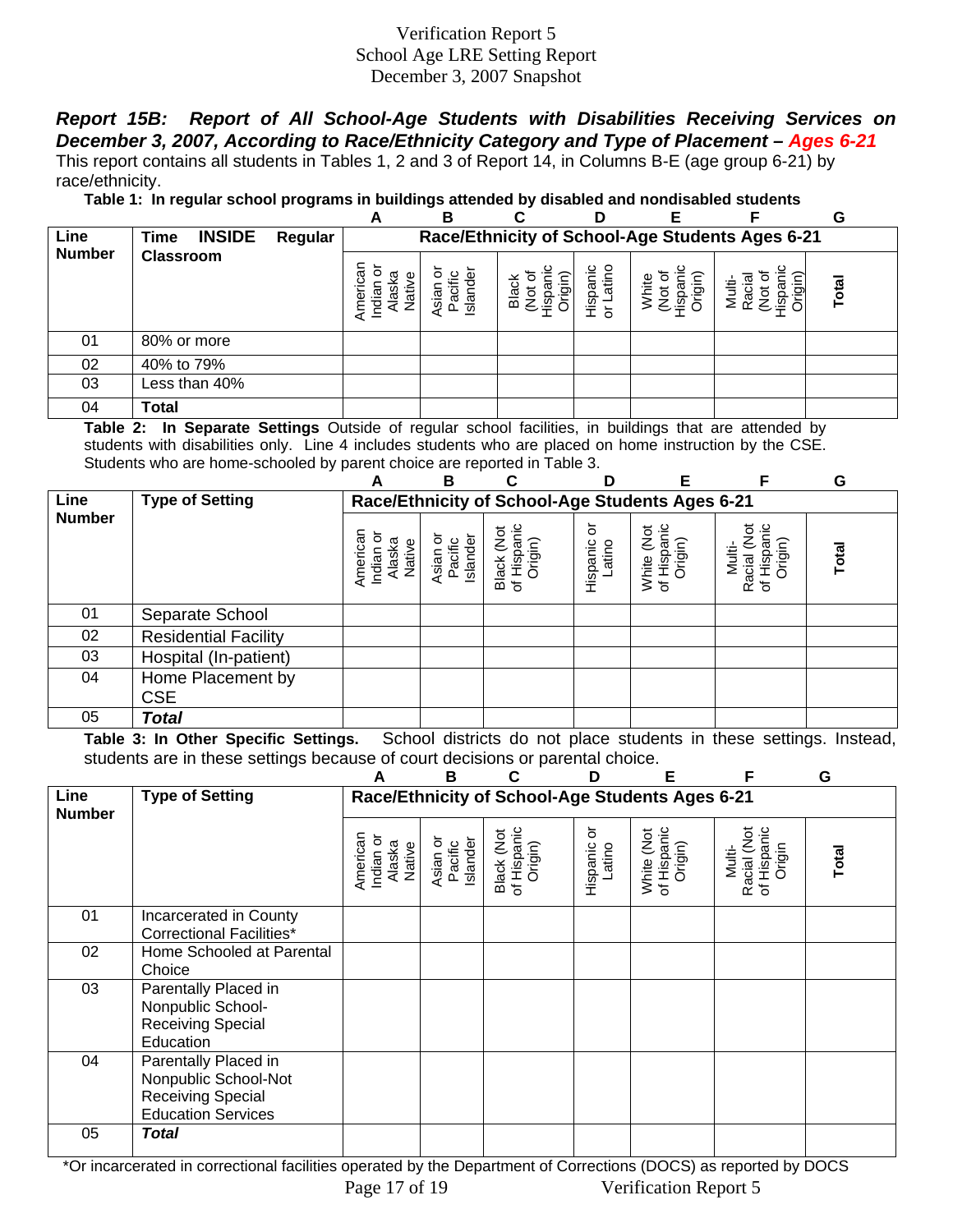#### *Report 16A: Report of All School-Age Students with Disabilities Receiving Services on December 3, 2007, According to Gender and Limited English Proficiency (LEP) Status – Ages 4-5*

This report includes all students reported in Tables 1, 2 and 3 in the 4-5 year old age group of Report 14 by gender and limited English proficient status. The Totals (Columns C and F) for each Line in this Report must match the Total (Column A) on each Line of Report 14.

#### **Table 1: In regular school programs in buildings attended by disabled and nondisabled students**  A B C D E F

| Line<br><b>Number</b> | <b>Time INSIDE Regular</b> |  | <b>Gender for Ages 4-5</b> |       | <b>Limited English Proficiency (LEP)</b><br><b>Status for Ages 4-5</b> |     |              |
|-----------------------|----------------------------|--|----------------------------|-------|------------------------------------------------------------------------|-----|--------------|
|                       | <b>Classroom</b>           |  | Female                     | Total | Yes                                                                    | No. | <b>Total</b> |
| 01                    | 80% or more                |  |                            |       |                                                                        |     |              |
| 02                    | 40% to 79%                 |  |                            |       |                                                                        |     |              |
| 03                    | Less than 40% $\,$         |  |                            |       |                                                                        |     |              |
| 04                    | Total                      |  |                            |       |                                                                        |     |              |

**Table 2: In Separate Settings** Outside of regular school facilities, in buildings that are attended by students with disabilities only. Line 4 includes students who are placed on home instruction by the CSE. Students who are home-schooled by parent choice are reported in Table 3.

|               |                             | A                          | R      |              |                                          |     |       |  |
|---------------|-----------------------------|----------------------------|--------|--------------|------------------------------------------|-----|-------|--|
| Line          | <b>Type of Setting</b>      | <b>Gender for Ages 4-5</b> |        |              | <b>Limited English Proficiency (LEP)</b> |     |       |  |
| <b>Number</b> |                             |                            |        |              | <b>Status for Ages 4-5</b>               |     |       |  |
|               |                             | Male                       | Female | <b>Total</b> | Yes                                      | No. | Total |  |
| 01            | Separate School             |                            |        |              |                                          |     |       |  |
| 02            | <b>Residential Facility</b> |                            |        |              |                                          |     |       |  |
| 03            | Hospital (In-patient)       |                            |        |              |                                          |     |       |  |
| 04            | Home Placement by CSE       |                            |        |              |                                          |     |       |  |
| 05            | Total                       |                            |        |              |                                          |     |       |  |

**Table 3: In Other Specific Settings.** School districts do not place students in these settings. Instead, students are in these settings because of court decisions or parental choice.

|                       |                                                                                                       | Α                          | В      |                                                                        | D          | F   |       |
|-----------------------|-------------------------------------------------------------------------------------------------------|----------------------------|--------|------------------------------------------------------------------------|------------|-----|-------|
| Line<br><b>Number</b> | <b>Type of Setting</b>                                                                                | <b>Gender for Ages 4-5</b> |        | <b>Limited English Proficiency (LEP)</b><br><b>Status for Ages 4-5</b> |            |     |       |
|                       |                                                                                                       | Male                       | Female | Total                                                                  | <b>Yes</b> | No. | Total |
| 01                    | Incarcerated in County<br>Correctional Facilities*                                                    |                            |        |                                                                        |            |     |       |
| 02                    | Home Schooled at Parental<br>Choice                                                                   |                            |        |                                                                        |            |     |       |
| 03                    | Parentally Placed in<br>Nonpublic School-Receiving<br><b>Special Education</b>                        |                            |        |                                                                        |            |     |       |
| 04                    | Parentally Placed in<br>Nonpublic School-Not<br><b>Receiving Special Education</b><br><b>Services</b> |                            |        |                                                                        |            |     |       |
| 05                    | Total                                                                                                 |                            |        |                                                                        |            |     |       |